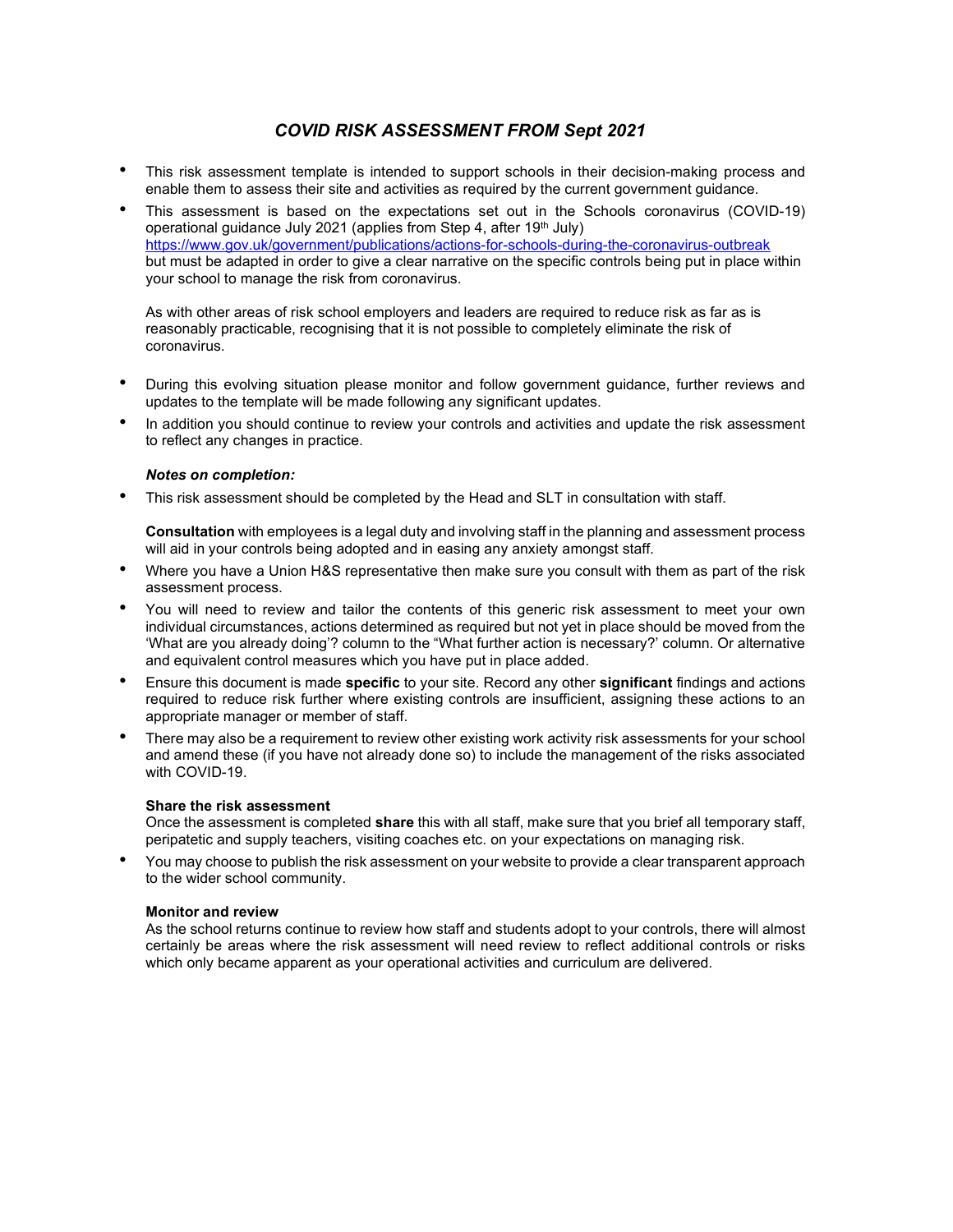Review and tailor the contents of this generic risk assessment to meet your school's individual circumstances, actions determined as required but not yet in place should be moved from the 'What are you already doing'? column to the "What further action is necessary?' column. Record any other significant findings and actions required to reduce risk further where existing controls are insufficient, assigning these actions to an appropriate manager or member of staff.

| <b>RISK ASSESSMENT FOR:</b><br>School activities during COVID 19<br>outbreak – After Nov 05th 2021 |                          | This is taken from Hertfordshire approved RA process and is the same for all schools in the LA. |                   |
|----------------------------------------------------------------------------------------------------|--------------------------|-------------------------------------------------------------------------------------------------|-------------------|
| Establishment:                                                                                     | <b>Assessment by:</b>    |                                                                                                 | Date: August 2021 |
| Larwood Academy Trust-Larwood and Brandles Schools                                                 | Sean Trimble-CEO         |                                                                                                 |                   |
| <b>Risk assessment number/ref:</b><br><b>21-22-Version 1</b>                                       | <b>Manager Approval:</b> |                                                                                                 | Date: Nov 2021    |

## Rev 15: revised to reflect move to Step 4 from July 19<sup>th</sup> and Schools Operational Guidance Actions for schools during the coronavirus outbreak - GOV.UK (www.gov.uk)

10/8/21 link to Herts Music Service updated, new edition of CIBSE ventilation guidance referenced

| What are the<br>hazards?                                                                      | Who might<br>be harmed<br>and how?                 | What are you already doing?                                                                                                                                                                                                                                                                                                                                                                                                                                                                                                                                                 | What further action is<br>necessary?                                                                                                                                              | <b>Action by</b><br>who? | <b>Action by</b><br>when? | Done |
|-----------------------------------------------------------------------------------------------|----------------------------------------------------|-----------------------------------------------------------------------------------------------------------------------------------------------------------------------------------------------------------------------------------------------------------------------------------------------------------------------------------------------------------------------------------------------------------------------------------------------------------------------------------------------------------------------------------------------------------------------------|-----------------------------------------------------------------------------------------------------------------------------------------------------------------------------------|--------------------------|---------------------------|------|
| Individual risk<br>factors meaning<br>staff / pupils<br>more vulnerable<br>to COVID-19        | Staff.<br>Students /<br>pupils / wider<br>contacts | <b>Pupils</b><br>Those CEV pupils unable to attend school because they are under specialist<br>care and following specific clinical advice (e.g. a letter from their consultant/GP<br>stating they should refrain from attending school) will be provided with remote<br>education.                                                                                                                                                                                                                                                                                         |                                                                                                                                                                                   |                          |                           | NA.  |
| <b>Clinically</b><br>extremely<br>vulnerable (CEV)<br>pupils and<br>staff                     | Spread of<br>COVID <sub>19</sub>                   | Existing individual health care plans in place for pupils/students to be<br>reviewed.<br>Clear message sent to parents that students should not be sent into school if<br>unwell for both Covid-19 and any other illnesses/symptoms.                                                                                                                                                                                                                                                                                                                                        |                                                                                                                                                                                   | HT's/CEO                 | Start of<br>term 21       |      |
| <b>Shielding for</b><br><b>CEV</b><br>individuals<br>paused<br>on 1 <sup>st</sup> April 2021. |                                                    | Staff<br>Individuals classed as clinically extremely vulnerable to have a risk assessment<br>undertaken on their role.<br>School to discuss arrangements / concerns with individuals and provide<br>assurance of controls in place (i.e. hand washing, enhanced cleaning,<br>ventilation, managing confirmed / suspected cases, LFD testing) and through<br>the risk assessment process determine if any additional measures are required.<br>This should consider if these staff are able to work from home or in areas / roles<br>where limiting close contact is easier. | From 1 <sup>st</sup> April CEV staff were<br>able to return to the<br>workplace. Individual risk<br>assessments for CEV staff to<br>be reviewed if they cannot<br>work from home. |                          |                           |      |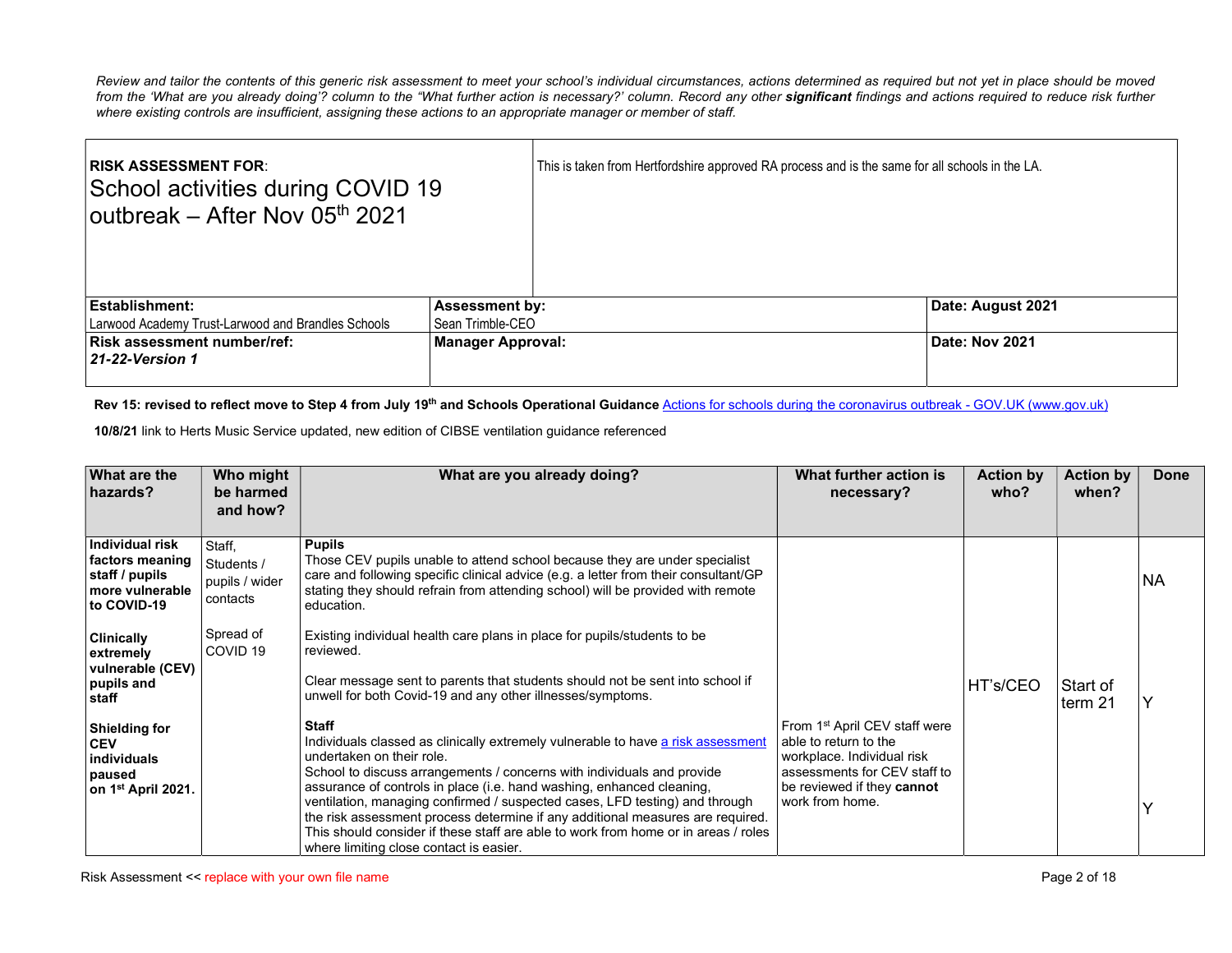| <b>What are the</b><br>hazards?                                                                    | Who might<br>be harmed<br>and how?                                                     | What are you already doing?                                                                                                                                                                                                                                                                                                                                                                                                                                                                                                                                                                                                                                                                                                                                                                                                                                       | What further action is<br>necessary?                                                                                                                                                                                                                                                                                                                                                           | <b>Action by</b><br>who?                                   | <b>Action by</b><br>when?     | <b>Done</b> |
|----------------------------------------------------------------------------------------------------|----------------------------------------------------------------------------------------|-------------------------------------------------------------------------------------------------------------------------------------------------------------------------------------------------------------------------------------------------------------------------------------------------------------------------------------------------------------------------------------------------------------------------------------------------------------------------------------------------------------------------------------------------------------------------------------------------------------------------------------------------------------------------------------------------------------------------------------------------------------------------------------------------------------------------------------------------------------------|------------------------------------------------------------------------------------------------------------------------------------------------------------------------------------------------------------------------------------------------------------------------------------------------------------------------------------------------------------------------------------------------|------------------------------------------------------------|-------------------------------|-------------|
|                                                                                                    |                                                                                        | See https://www.gov.uk/government/publications/guidance-on-shielding-and-<br>protecting-extremely-vulnerable-persons-from-covid-19<br>Protect vulnerable workers - Working safely during the coronavirus (COVID-19)<br>pandemic (hse.gov.uk)<br>Nationally every adult has been offered two vaccinesd<br><b>Asymptomatic testing (LFD testing)</b><br>Testing remains voluntary but strongly encouraged.<br>Over the summer staff and secondary age students continue to test regularly (x2<br>weekly)<br>This will continue in the Autumn Term 21                                                                                                                                                                                                                                                                                                                | In the event of an individual<br>following specific clinical<br>advice (e.g. a letter from their<br>consultant/GP stating they<br>should refrain from attending<br>the workplace) it is strongly<br>recommended that Schools<br>contact their HR Advisor.<br>COVID-19 booster vaccines to<br>the most vulnerable, starting<br>from September 2021<br>Encourage vaccine take up<br>(both doses) | Staff to be<br>encourage<br>to access<br>this-<br>CEO/HT's | When<br>available             |             |
| <b>School</b><br>occupants<br>coming into<br>contact with<br>those with<br>Coronavirus<br>symptoms | Staff,<br>Students /<br>pupils / wider<br>contacts<br>Spread of<br>COVID <sub>19</sub> | School community clear on symptoms of coronavirus: a high temperature, a new<br>continuous cough or a loss of, or change, in their normal sense of taste or smell.<br>Stay at home: guidance for households with possible or confirmed coronavirus<br>(COVID-19) infection followed.<br>These expectations have been communicated to all.<br>Arrangements in place to ensure symptomatic staff / pupils do not return until<br>isolation period has passed or negative test result confirmed.<br>No symptomatic individuals to present on site.<br>In the event of a suspected case whilst working on site<br>Ensure SLT / Head are notified.<br>Individual goes home immediately (if awaiting collection by their parent, isolate<br>child in a room behind a closed door, or an area away from others (2M), open a<br>window for ventilation) and self-isolate. |                                                                                                                                                                                                                                                                                                                                                                                                | <b>Reminders</b><br>to staff<br>during<br><b>INSET day</b> | Sept/rollin<br>g<br>reminders |             |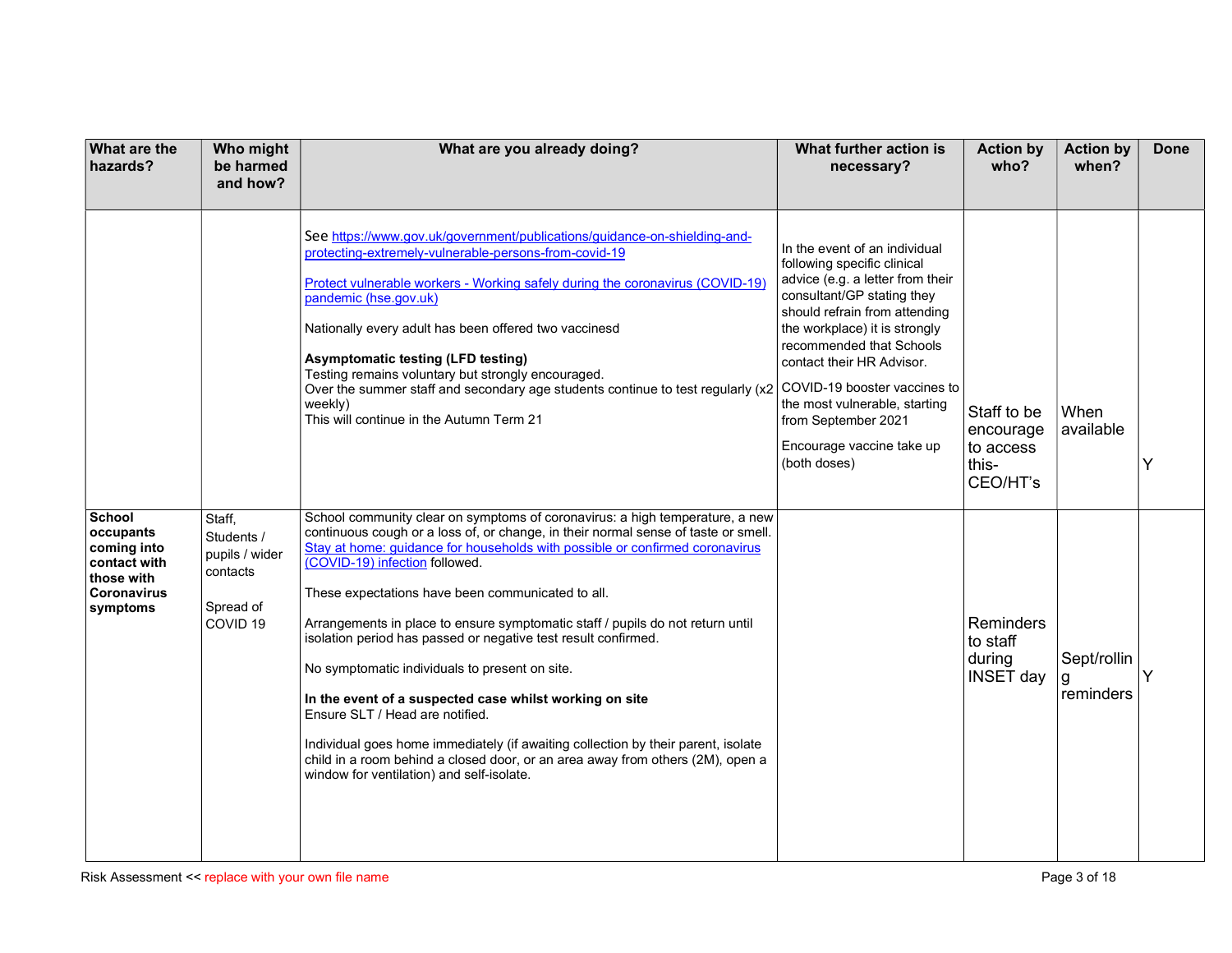| <b>What are the</b><br>hazards? | Who might<br>be harmed<br>and how? | What are you already doing? | What further action is<br>necessary? | <b>Action by</b><br>who? | <b>Action by</b><br>when? | <b>Done</b> |
|---------------------------------|------------------------------------|-----------------------------|--------------------------------------|--------------------------|---------------------------|-------------|
|                                 |                                    |                             |                                      |                          |                           |             |
|                                 |                                    |                             |                                      |                          |                           |             |
|                                 |                                    |                             |                                      |                          |                           |             |
|                                 |                                    |                             |                                      |                          |                           |             |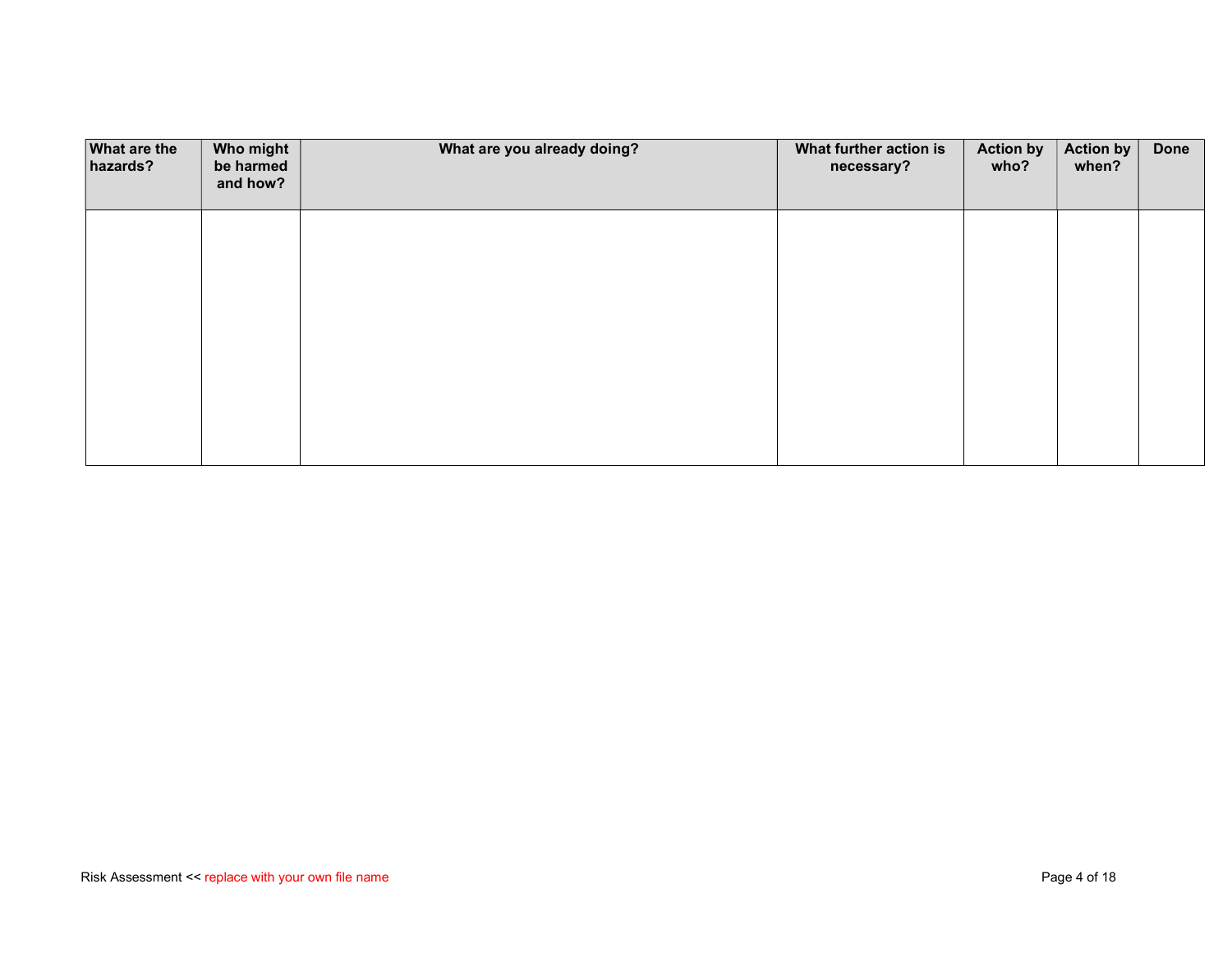| <b>What are the</b><br>hazards?                                                        | Who might<br>be harmed<br>and how?                 | What are you already doing?                                                                                                                                                                                                                                                                                                                                             | What further action is<br>necessary?                                                                               | <b>Action by</b><br>who?                                    | <b>Action by</b><br>when?      | <b>Done</b> |
|----------------------------------------------------------------------------------------|----------------------------------------------------|-------------------------------------------------------------------------------------------------------------------------------------------------------------------------------------------------------------------------------------------------------------------------------------------------------------------------------------------------------------------------|--------------------------------------------------------------------------------------------------------------------|-------------------------------------------------------------|--------------------------------|-------------|
| School<br>occupants<br>coming into<br>contact with<br>those with<br><b>Coronavirus</b> | Staff,<br>Students /<br>pupils / wider<br>contacts | School staff supervising the child while they await collection should wear PPE (a<br>fluid resistant surgical mask, type IIR) if close contact is necessary.<br>If direct care (such as for a very young child or a child with complex needs) is<br>required then staff giving care to wear a fluid resistant surgical mask (type IIR),<br>disposable apron and gloves. |                                                                                                                    |                                                             |                                |             |
| symptoms                                                                               | Spread of<br>COVID <sub>19</sub>                   | Clear message to parents that if a student is unwell at school they are to be sent<br>home or collected immediately.<br>Anyone who has had contact with those with symptoms to wash hands<br>thoroughly.<br>All areas occupied and equipment used by the affected person are to be<br>thoroughly cleaned and disinfected (see PHE cleaning advice                       |                                                                                                                    | Part of<br>letters by<br>HT's/CEO<br>at start of<br>term 21 | <b>INSET</b><br>day Sept<br>21 | Y           |
|                                                                                        |                                                    | https://www.gov.uk/government/publications/covid-19-decontamination-in-non-<br>healthcare-settings<br>Pupils, staff and other adults should follow public health advice on When to self-<br>isolate and what to do - Coronavirus (COVID-19) - NHS (www.nhs.uk)                                                                                                          |                                                                                                                    |                                                             |                                |             |
|                                                                                        |                                                    | <b>Testing</b><br>Staff / pupils who develop symptoms should be PCR tested. Testing is most<br>sensitive within 3 days of symptoms developing. Guidelines on who can get<br>tested and how to arrange for a test can be found in the COVID-19: getting<br>tested guidance.                                                                                              | Staff and pupils who are<br>tested for Covid-19 to inform<br>the school of result and date<br>of test.             |                                                             |                                |             |
|                                                                                        |                                                    | Tests can be booked online through the NHS website<br>https://www.nhs.uk/conditions/coronavirus-covid-19/testing-and-tracing/ Direct<br>link is https://self-referral.test-for-coronavirus.service.gov.uk/antigen/name or<br>call 119 if they have no internet access.                                                                                                  | A positive PCR test will still<br>require self-isolation<br>regardless of vaccination<br>status or age.            |                                                             |                                |             |
|                                                                                        |                                                    | Schools were initially provided with 10 PCR home testing kits which can be<br>provided in the exceptional circumstance that you believe an individual may<br>have barriers to accessing testing elsewhere. See<br>https://www.gov.uk/government/publications/coronavirus-covid-19-home-test-                                                                            | Additional PCR kits able to be<br>ordered via https://request-<br>testing.test-for-<br>coronavirus.service.gov.uk/ |                                                             |                                |             |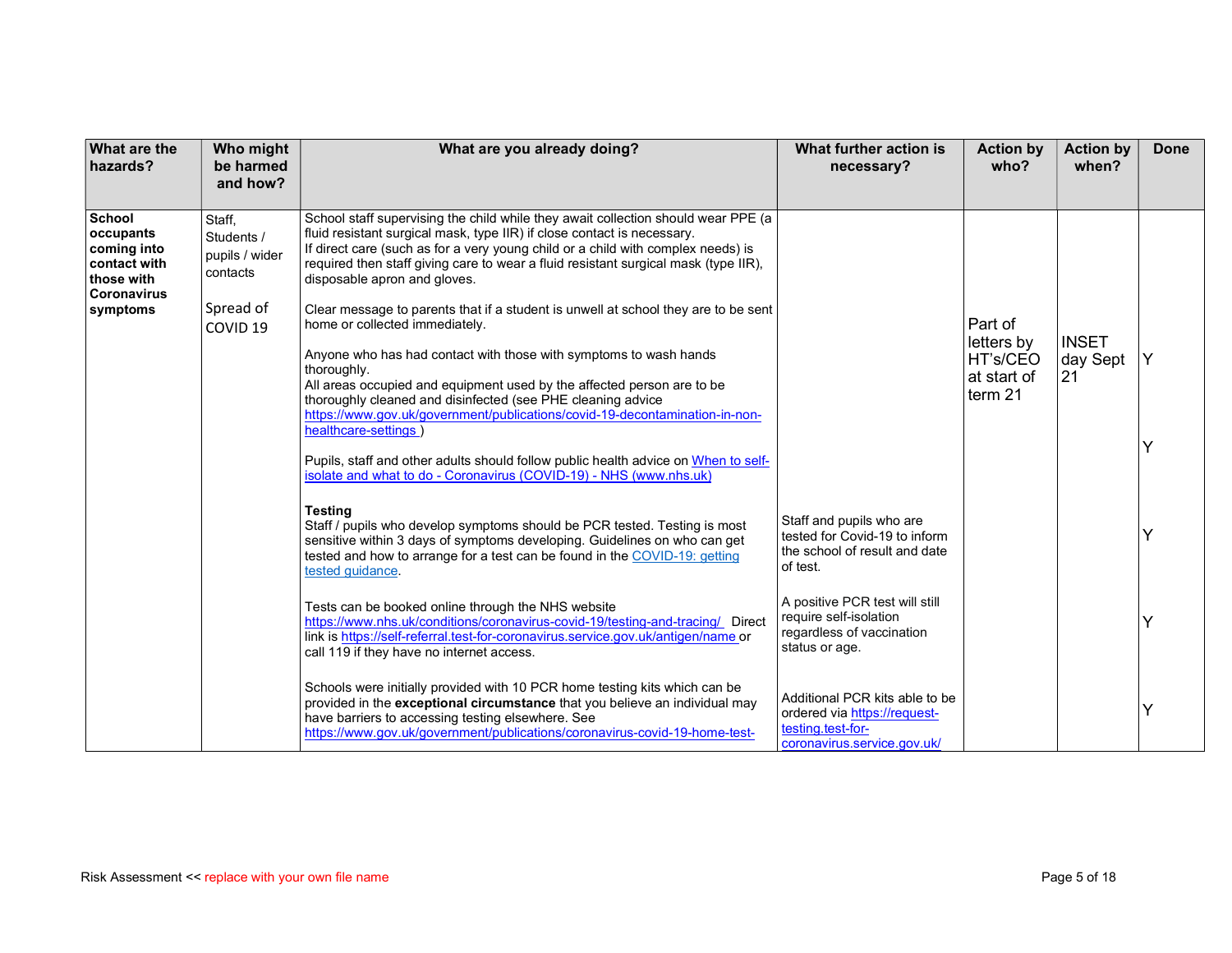| What are the<br>hazards?                      | Who might<br>be harmed<br>and how? | What are you already doing?                                                                                                                                                                                                                                                                                                                                                                                                                                                                                         | What further action is<br>necessary?                                                                                                                                                                                                                                                                        | <b>Action by</b><br>who?              | <b>Action by</b><br>when? | <b>Done</b> |
|-----------------------------------------------|------------------------------------|---------------------------------------------------------------------------------------------------------------------------------------------------------------------------------------------------------------------------------------------------------------------------------------------------------------------------------------------------------------------------------------------------------------------------------------------------------------------------------------------------------------------|-------------------------------------------------------------------------------------------------------------------------------------------------------------------------------------------------------------------------------------------------------------------------------------------------------------|---------------------------------------|---------------------------|-------------|
|                                               |                                    | kits-for-schools-and-fe-providers. Kits are not be given directly to children, only<br>to adults over the age of 18 or a child's parent or carer.<br>Positive case in school setting<br>Those affected self-isolate and do not return to school until the end of self-<br>isolation period.<br>See case reporting protocol / flowchart for schools<br>https://thegrid.org.uk/covid-19/key-documents-for-schools<br>COVID.EYSEducation@hertfordshire.gov.uk<br>From 19th July NHS T&T will undertake contact tracing | From 16th August 2021 all<br>under 18's and those adults<br>who have been fully<br>vaccinated will be exempt<br>from self-isolation if a contact<br>of a positive case.<br>Close contacts should take a<br>PCR test and only need to<br>isolate if they test positive or<br>develop symptoms<br>themselves. | HT/DHT in<br>schools                  | When<br>applicable $ Y $  |             |
|                                               |                                    | Asymptomatic testing (LFD testing) Testing remains voluntary but strongly<br>encouraged.<br>Over the summer staff and secondary age students continue to test regularly (x2<br>weekly) if attending school.<br>Primary age pupils are not tested with LFDs                                                                                                                                                                                                                                                          | Pupils in secondary not<br>accessing this due to needs                                                                                                                                                                                                                                                      | Remind all<br>staff of this<br>change |                           | <b>NA</b>   |
| General<br><b>Transmission of</b><br>COVID-19 | Staff,                             | <b>Hand Hygiene</b><br>Welfare facilities are provided which contain suitable levels of soap and paper<br>towels.                                                                                                                                                                                                                                                                                                                                                                                                   | Monitor/replenish                                                                                                                                                                                                                                                                                           | Site<br>Manager                       |                           | Y           |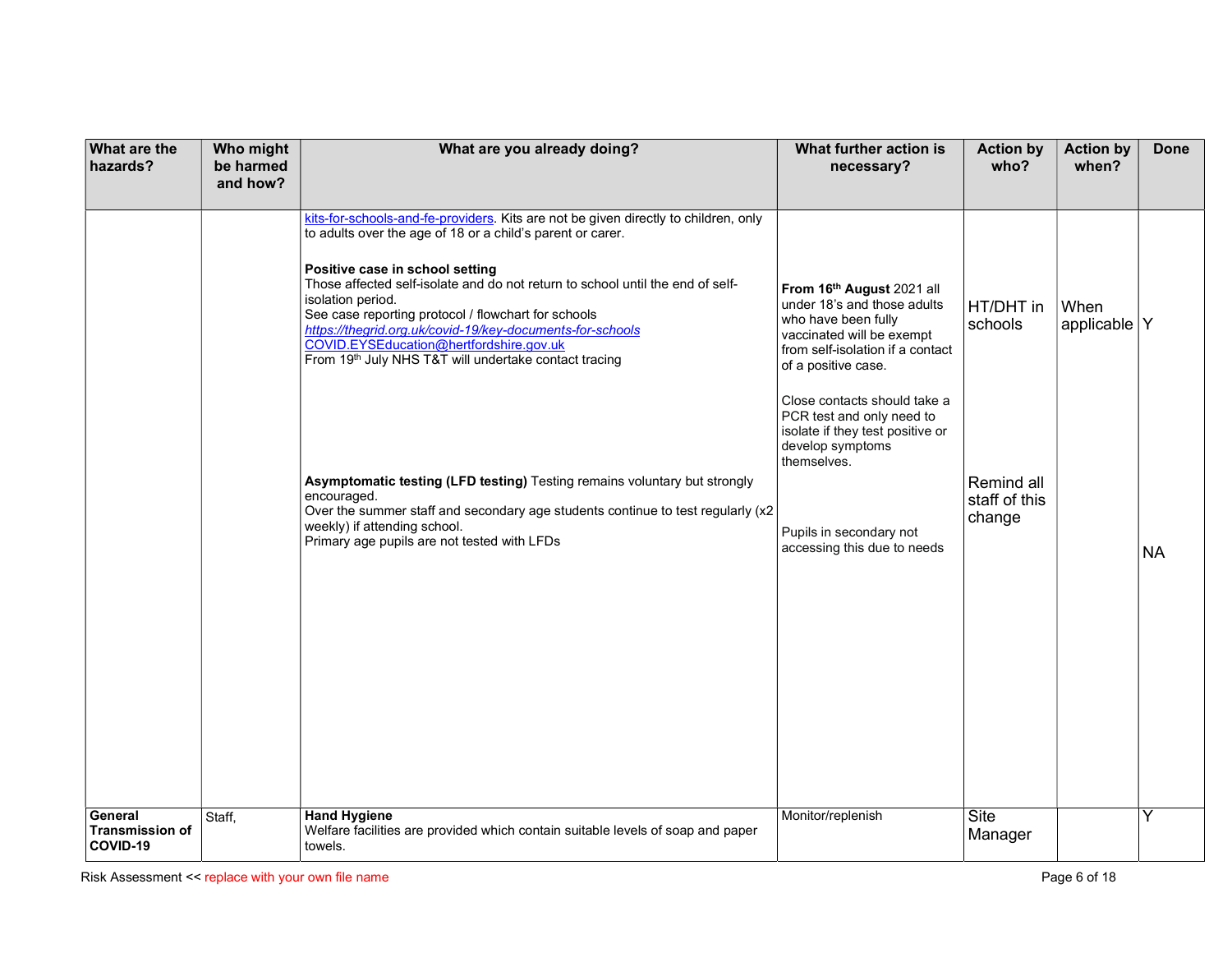| What are the<br>hazards?                                                                                  | Who might<br>be harmed<br>and how?                                                     | What are you already doing?                                                                                                                                                                                                                                                                                                                                                                                                                                                                                                                                                                                                                                                                                                                                                                                                                                                                                                                                                                                                                                                                                                                                                                                                                                                                                              | What further action is<br>necessary? | <b>Action by</b><br>who?              | <b>Action by</b><br>when? | Done                  |
|-----------------------------------------------------------------------------------------------------------|----------------------------------------------------------------------------------------|--------------------------------------------------------------------------------------------------------------------------------------------------------------------------------------------------------------------------------------------------------------------------------------------------------------------------------------------------------------------------------------------------------------------------------------------------------------------------------------------------------------------------------------------------------------------------------------------------------------------------------------------------------------------------------------------------------------------------------------------------------------------------------------------------------------------------------------------------------------------------------------------------------------------------------------------------------------------------------------------------------------------------------------------------------------------------------------------------------------------------------------------------------------------------------------------------------------------------------------------------------------------------------------------------------------------------|--------------------------------------|---------------------------------------|---------------------------|-----------------------|
| <b>Ineffective</b><br>hygiene<br>protocols                                                                | Students /<br>pupils / wider<br>contacts<br>Spread of<br>COVID <sub>19</sub>           | All persons to wash hands with soap and water regularly and thoroughly, for at<br>least 20 seconds. Hand washing technique to be adopted as directed by NHS<br>guidance posters in place to reinforce this.<br>Alcohol hand sanitiser used in addition where required. Review existing levels /<br>location of hand sanitiser stations. Provided at reception / entrance/exit points;<br>student entrance /reception.<br>Additional hand sanitiser in circulation spaces / classrooms where required.<br>Build use into routines staff and pupil routines e.g. on arrival, when returning<br>from breaks, when changing rooms, before / after eating.<br>Site staff to regularly clean the hand washing facilities and check consumables.<br>Provide suitable and sufficient rubbish bins for hand towels with regular removal<br>and disposal.<br>Ensure adequate supplies of soap, hand sanitiser and paper towels and these<br>should be securely stored.<br>Catch it, kill it, bin it message reinforced.<br>Staff / students to use tissues when coughing or sneezing and then place the<br>used tissue in the bin before washing hands. (lidded bins in classrooms / other<br>locations for disposal of tissues and other waste)<br>All persons are reminded to not touch their eyes, nose or mouth if their hands |                                      | All<br>continued<br>from last<br>year |                           | Υ<br>Y<br>Y<br>Y<br>Y |
|                                                                                                           |                                                                                        | are not clean.                                                                                                                                                                                                                                                                                                                                                                                                                                                                                                                                                                                                                                                                                                                                                                                                                                                                                                                                                                                                                                                                                                                                                                                                                                                                                                           |                                      |                                       |                           | Υ                     |
| General<br><b>Transmission of</b><br>COVID-19<br>Ineffective<br>cleaning<br><b>High Contact</b><br>points | Staff,<br>Students /<br>pupils / wider<br>contacts<br>Spread of<br>COVID <sub>19</sub> | Documented cleaning schedule in place, regular cleaning implemented.<br>Ensure that frequent contact points, e.g. door handles, taps, flush handles, toilet<br>door handles, table / desktops, bannisters, telephones, keyboards etc. are<br>cleaned and disinfected regularly.<br>Cleaning materials (e.g. disinfectant spray / wipes) available to staff.<br>Manufacturer's instructions for dilution, application, PPE and contact times for all<br>detergents and disinfectants to be followed.<br>Only cleaning products supplied by the school / contract cleaners are to be<br>used.<br>In the event of a suspected case / confirmed positive case on site                                                                                                                                                                                                                                                                                                                                                                                                                                                                                                                                                                                                                                                        | Monitor by Site<br>Managers/staff    | Site<br>Manager                       | Ongoing                   | Y                     |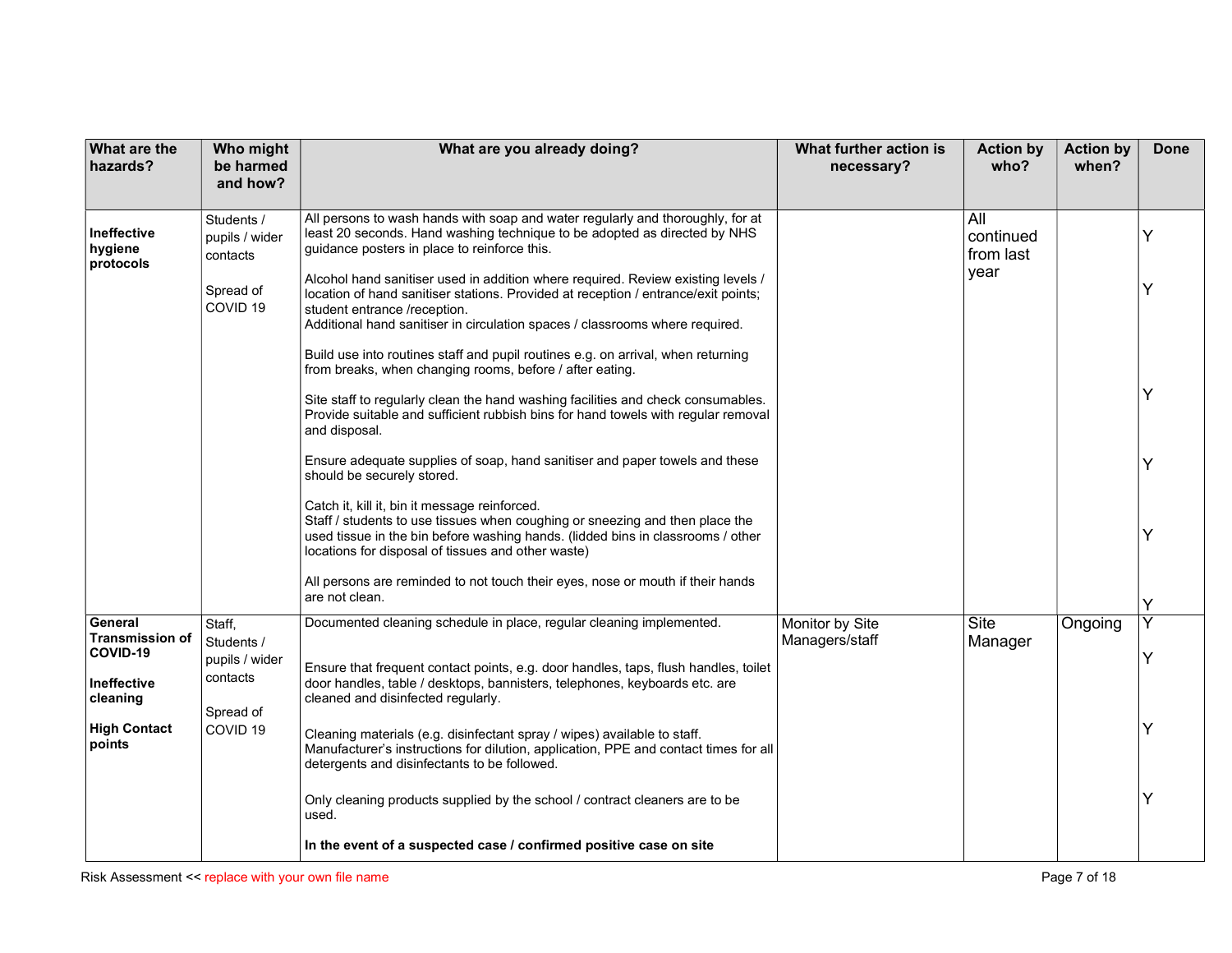| <b>What are the</b><br>hazards?               | Who might<br>be harmed<br>and how?                                                     | What are you already doing?                                                                                                                                                                                                                                                                                                                                                                                                                                                                                                                                                                                                                                                                                                                                                                                                                                                                                                                                                                                   | What further action is<br>necessary?                                                                                                                                                                                                                                                                                                                                                                                                                                                                    | <b>Action by</b><br>who?                                                                   | <b>Action by</b><br>when? | <b>Done</b> |
|-----------------------------------------------|----------------------------------------------------------------------------------------|---------------------------------------------------------------------------------------------------------------------------------------------------------------------------------------------------------------------------------------------------------------------------------------------------------------------------------------------------------------------------------------------------------------------------------------------------------------------------------------------------------------------------------------------------------------------------------------------------------------------------------------------------------------------------------------------------------------------------------------------------------------------------------------------------------------------------------------------------------------------------------------------------------------------------------------------------------------------------------------------------------------|---------------------------------------------------------------------------------------------------------------------------------------------------------------------------------------------------------------------------------------------------------------------------------------------------------------------------------------------------------------------------------------------------------------------------------------------------------------------------------------------------------|--------------------------------------------------------------------------------------------|---------------------------|-------------|
|                                               |                                                                                        | For disinfection (e.g. following a suspected case) use a combined detergent<br>disinfectant solution at a dilution of 1000 parts per million (ppm) available<br>chlorine (av.cl.) or a neutral purpose detergent followed by disinfection (1000<br>ppm av.cl.).<br>See PHE advice COVID-19: cleaning of non-healthcare settings guidance<br>if an alternative non-chlorine based disinfectant is used ensure that it is<br>effective against enveloped viruses i.e. a product to BS EN14476.<br>When cleaning a contaminated area:<br>Cleaning staff to:<br>• Wear disposable gloves and apron<br>• Wear a fluid resistant surgical mask (Type IIR) if splashing likely<br>• Hands should be washed with soap and water for 20 seconds after all<br>PPE has been removed.<br>PPE to be double-bagged, then stored securely for 72 hours then thrown away<br>in the regular rubbish after cleaning is finished.<br>Any cloths and mop heads used must be disposed of as single use items.                      |                                                                                                                                                                                                                                                                                                                                                                                                                                                                                                         | Site<br>Manager/a<br>ny staff with Ongoing<br>pupil/staff<br>with<br>symptoms              |                           | Y           |
| Poorly<br>ventilated<br>spaces                | Staff,<br>Students /<br>pupils / wider<br>contacts<br>Spread of<br>COVID <sub>19</sub> | Occupied rooms to be kept as well ventilated as possible (by opening external<br>windows / doors) or via mechanical ventilation systems.<br>Where mechanical ventilation is present that removes and circulates air to<br>multiple rooms, increase ventilation rate and recirculation should be turned off<br>adjust these to full fresh air where possible.<br>There is no need to adjust systems that serve only individual rooms or portable<br>units as these operate on 100% recirculation.<br>See HSE guidance and CIBSE COVID-19 ventilation guidance (v5 July 21)<br>In cooler weather open windows just enough to provide constant background<br>ventilation, open windows more fully between classes, during breaks etc. to<br>purge the air in the space.<br>Use heating / additional layers of clothing to maintain comfortable temperatures.<br>Ensure key fire doors are not being compromised / wedged open (those<br>protected stairwells, cross corridor, on single directional routes etc.) | Identify any poorly ventilated<br>areas and take steps to<br>improve. A CO <sub>2</sub> monitor can<br>help identify if the space is<br>poorly ventilated (CO <sub>2</sub> levels<br>of between 800-1000ppm are<br>indicative of a well-ventilated<br>room.)<br>Use high level windows where<br>available to minimise drafts.<br>Where lower level windows<br>are being opened out onto<br>play areas then ensure these<br>don't create a risk of pupils<br>running into the edge of an<br>open window. | Site<br>Manager-<br>CO <sub>2</sub><br>monitors<br>not<br>provided by<br>DFE-CEO<br>chased | Ongoing                   | Υ           |
| General<br><b>Transmission of</b><br>COVID-19 | Staff,                                                                                 | Retain different entry/exit points for staff and pupils. Limit mixing of bubbles and<br>lunchtime groups to max of 3 classes but revert back to smaller numbers if                                                                                                                                                                                                                                                                                                                                                                                                                                                                                                                                                                                                                                                                                                                                                                                                                                            | School outbreak management<br>plan to include possibility that<br>it may become necessary to                                                                                                                                                                                                                                                                                                                                                                                                            | CEO/Head/<br><b>SLT</b>                                                                    | Ongoing                   | Υ           |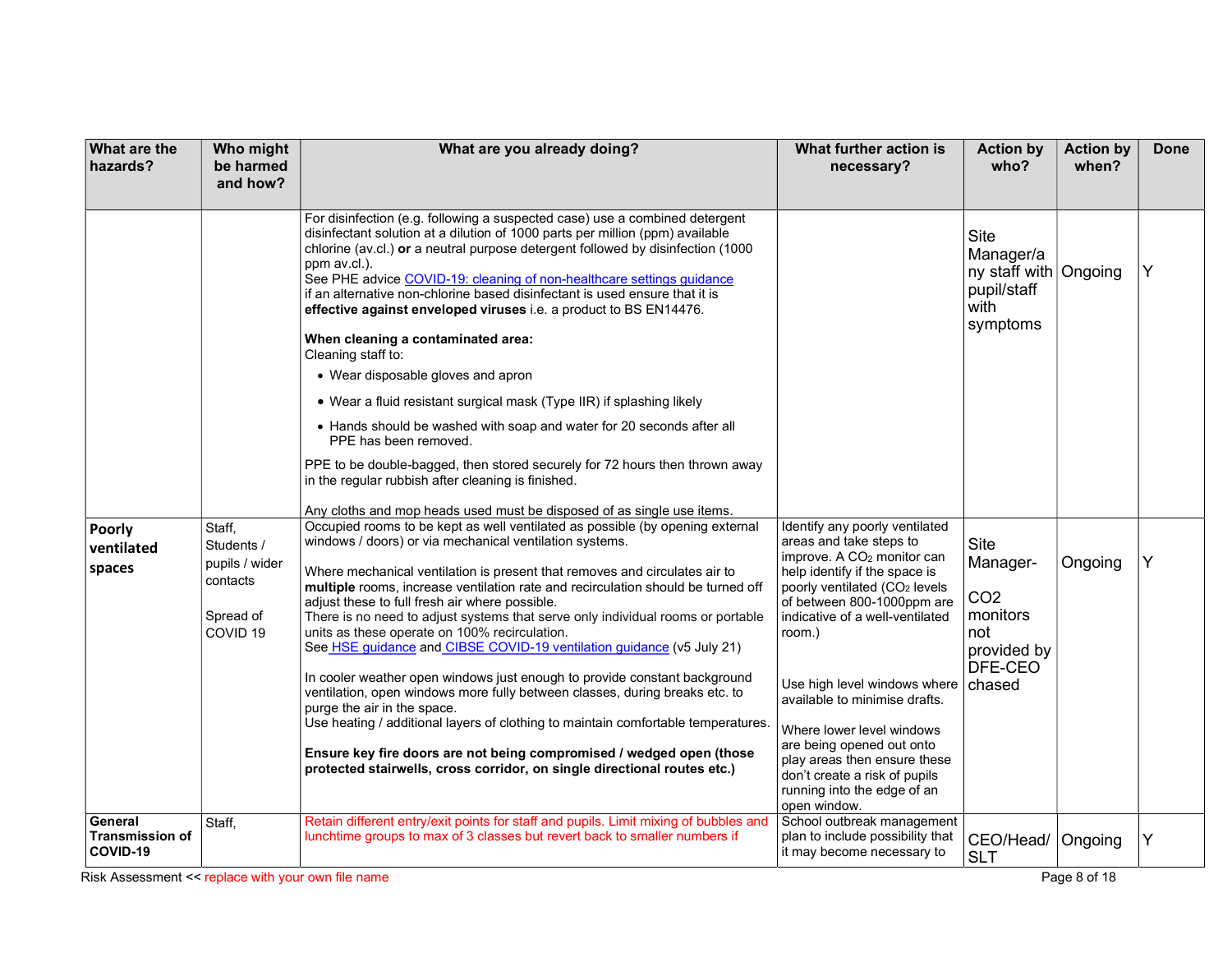| <b>What are the</b><br>hazards?                                                                           | Who might<br>be harmed<br>and how?                 | What are you already doing?                                                                                                                                                                                                                                                                                                                                                                                                                                                                                                          | What further action is<br>necessary?                                                                                                       | <b>Action by</b><br>who?   | <b>Action by</b><br>when? | <b>Done</b> |
|-----------------------------------------------------------------------------------------------------------|----------------------------------------------------|--------------------------------------------------------------------------------------------------------------------------------------------------------------------------------------------------------------------------------------------------------------------------------------------------------------------------------------------------------------------------------------------------------------------------------------------------------------------------------------------------------------------------------------|--------------------------------------------------------------------------------------------------------------------------------------------|----------------------------|---------------------------|-------------|
|                                                                                                           | Students /<br>pupils / wider<br>contacts           | outbreak/general numbers rise similar to last year. Staff to wear masks<br>voluntarily unless numbers rise as noted baove                                                                                                                                                                                                                                                                                                                                                                                                            | reintroduce 'bubbles' for a<br>temporary period, to reduce<br>mixing between groups                                                        |                            |                           |             |
|                                                                                                           | Spread of<br>COVID <sub>19</sub>                   | <b>Meetings</b><br>Hybrid approach to meetings / parents evenings etc. with use of virtual platforms<br>where appropriate<br>Face to face meetings can go ahead where staff can maintain social distance of<br>1m plus.<br>Staff can move between sites for visits but this will be closely monitored and will<br>need purpose eg. CEO weekly onsite meeting and check of standards<br>to take place etc.<br>Staff meetings-hybrid approach adopted but where possible limit size of groups<br>and continue to use Teams if need be. | In the event of an outbreak<br>the wearing of face coverings<br>may be required to be re-<br>introduced in classrooms /<br>communal areas. | Head                       | Nov                       | Y           |
|                                                                                                           |                                                    | <b>Face coverings</b><br>Any individuals who continue to choose to wear face coverings will be<br>supported to do so.<br>Those wearing face coverings should clean hands before and after touching -<br>including to remove or put them on - and store them in individual, sealable<br>plastic bags between use. See guidance on face coverings in Education<br>https://www.gov.uk/government/publications/face-coverings-when-to-wear-one-<br>and-how-to-make-your-own/face-coverings-when-to-wear-one-and-how-to-<br>make-your-own | Made compulsory for staff<br>in Nov                                                                                                        | CEO/Head/<br><b>SLT</b>    | Nov                       |             |
|                                                                                                           |                                                    | Face coverings should still be worn in enclosed and crowded spaces where you<br>may come into contact with people you don't normally meet. This includes public<br>transport and dedicated transport to school.                                                                                                                                                                                                                                                                                                                      |                                                                                                                                            |                            |                           |             |
| General<br><b>Transmission of</b><br>COVID-19 wider<br>use of school by<br>3rd parties /<br>beyond school | Staff,<br>Students /<br>pupils / wider<br>contacts | Hiring and lettings risk assessments on use required from provider<br>No set restrictions on indoor / outdoor capacity limits beyond what the school<br>chooses to impose.<br>Supplementary conditions of hire in place for COVID see<br>https://thegrid.org.uk/health-and-safety-offsite-visits-premises/health-and-                                                                                                                                                                                                                | Hirings / lettings to be<br>reviewed in line with national<br>advice and relaxation of<br>restrictions.                                    | Letting<br>Manager/S<br>LT | Ongoing                   |             |
| day                                                                                                       | Spread of<br>COVID <sub>19</sub>                   | safety/premises-and-site-related<br>Room layouts and areas able to be accessed agreed with hirer.                                                                                                                                                                                                                                                                                                                                                                                                                                    | See also Sport England FAQs<br>on return of sport                                                                                          |                            |                           |             |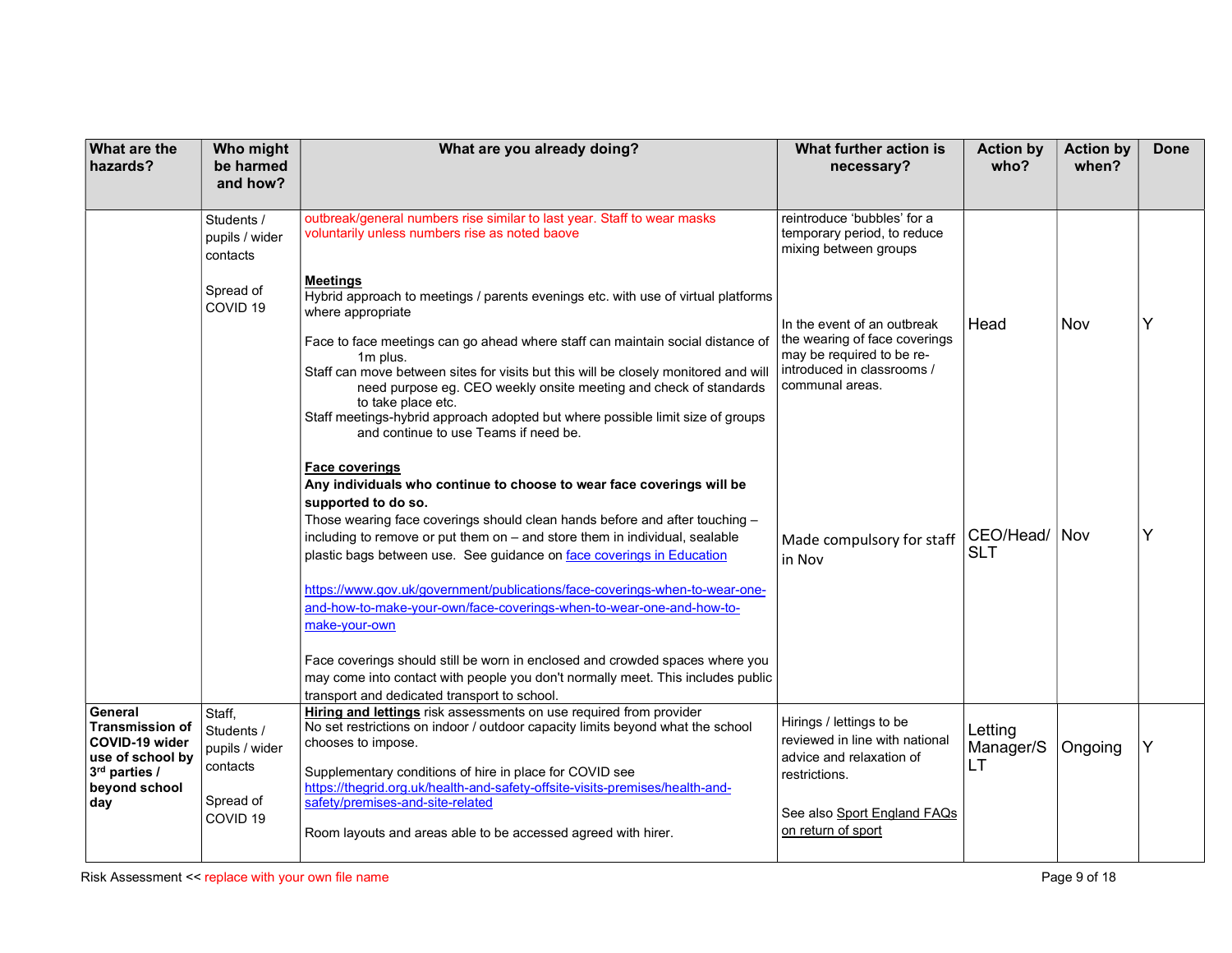| What are the<br>hazards?        | Who might<br>be harmed                             | What are you already doing?                                                                                                                                                                                                                                                                                                                                                                                                                                                                                                                                                                                                                                                                                                                                                                                                                                                                                                                                                                                                                                                                                                                                                                                                                                                                                                          | What further action is<br>necessary? | <b>Action by</b><br>who? | <b>Action by</b><br>when? | <b>Done</b> |
|---------------------------------|----------------------------------------------------|--------------------------------------------------------------------------------------------------------------------------------------------------------------------------------------------------------------------------------------------------------------------------------------------------------------------------------------------------------------------------------------------------------------------------------------------------------------------------------------------------------------------------------------------------------------------------------------------------------------------------------------------------------------------------------------------------------------------------------------------------------------------------------------------------------------------------------------------------------------------------------------------------------------------------------------------------------------------------------------------------------------------------------------------------------------------------------------------------------------------------------------------------------------------------------------------------------------------------------------------------------------------------------------------------------------------------------------|--------------------------------------|--------------------------|---------------------------|-------------|
|                                 | and how?                                           |                                                                                                                                                                                                                                                                                                                                                                                                                                                                                                                                                                                                                                                                                                                                                                                                                                                                                                                                                                                                                                                                                                                                                                                                                                                                                                                                      |                                      |                          |                           |             |
|                                 |                                                    | Time of hire avoids any unnecessary mixing with members of the school<br>community.<br>Welfare facilities and adequate supplies of soap/water, paper towels, hand<br>sanitiser etc. are provided.<br>Consider how well ventilated the hired space is and if this can be improved, for<br>example by opening windows / doors where appropriate.<br>Provide additional signage, if required, for hired spaces to remind users on hand<br>washing etc.<br>All areas used, particularly touch surfaces are cleaned before / after use / before<br>occupation by school.<br>Record should be kept of all visitors / lead booker (maintained for 21 days) to<br>aid track and trace. Or NHS QR code poster and check in function could be<br>used for members of the public when premises are let to external providers.<br>(this is not a legal requirement)<br>Schools are not expected to create NHS QR code posters for their normal day<br>to day operations.<br>In the event of a subsequent positive case returned by a hirer / member of a 3 <sup>rd</sup><br>party group ensure there is a process in place to notify the school.<br>Breakfast and afterschool clubs - risk assessments on delivery required from<br>providers<br>See protective measures for holiday and after school clubs, and other out of<br>school settings |                                      |                          |                           |             |
|                                 |                                                    | <b>Performances</b><br>Audiences indoor / outdoor have been permitted since May 17th (see also<br>performing Arts guidance). For all indoor spaces, maximise natural ventilation<br>(through opening windows and doors or using air conditioning systems wherever<br>possible-see ventilation and music).                                                                                                                                                                                                                                                                                                                                                                                                                                                                                                                                                                                                                                                                                                                                                                                                                                                                                                                                                                                                                            | NA or outside where<br>possible      |                          |                           | Y           |
| Access to &<br>egress from site | Staff,<br>Students /<br>pupils / wider<br>contacts | Visitors<br>Ensure all visitors / building users are aware of school's expectations. They<br>must follow social distancing, hand washing / use of sanitiser on entry and<br>adhere to any restrictions on accessing parts of the building stipulated by the<br>school.                                                                                                                                                                                                                                                                                                                                                                                                                                                                                                                                                                                                                                                                                                                                                                                                                                                                                                                                                                                                                                                               |                                      | Reception<br>staff       | Ongoing                   | Y           |
|                                 | Spread of<br>COVID <sub>19</sub>                   | Volunteers, temporary / supply staff, sports coaches and other providers are<br>briefed on school's arrangements for managing and minimising risk.                                                                                                                                                                                                                                                                                                                                                                                                                                                                                                                                                                                                                                                                                                                                                                                                                                                                                                                                                                                                                                                                                                                                                                                   |                                      |                          |                           |             |
|                                 |                                                    | Where visits can happen outside of school hours, they should.                                                                                                                                                                                                                                                                                                                                                                                                                                                                                                                                                                                                                                                                                                                                                                                                                                                                                                                                                                                                                                                                                                                                                                                                                                                                        |                                      |                          |                           |             |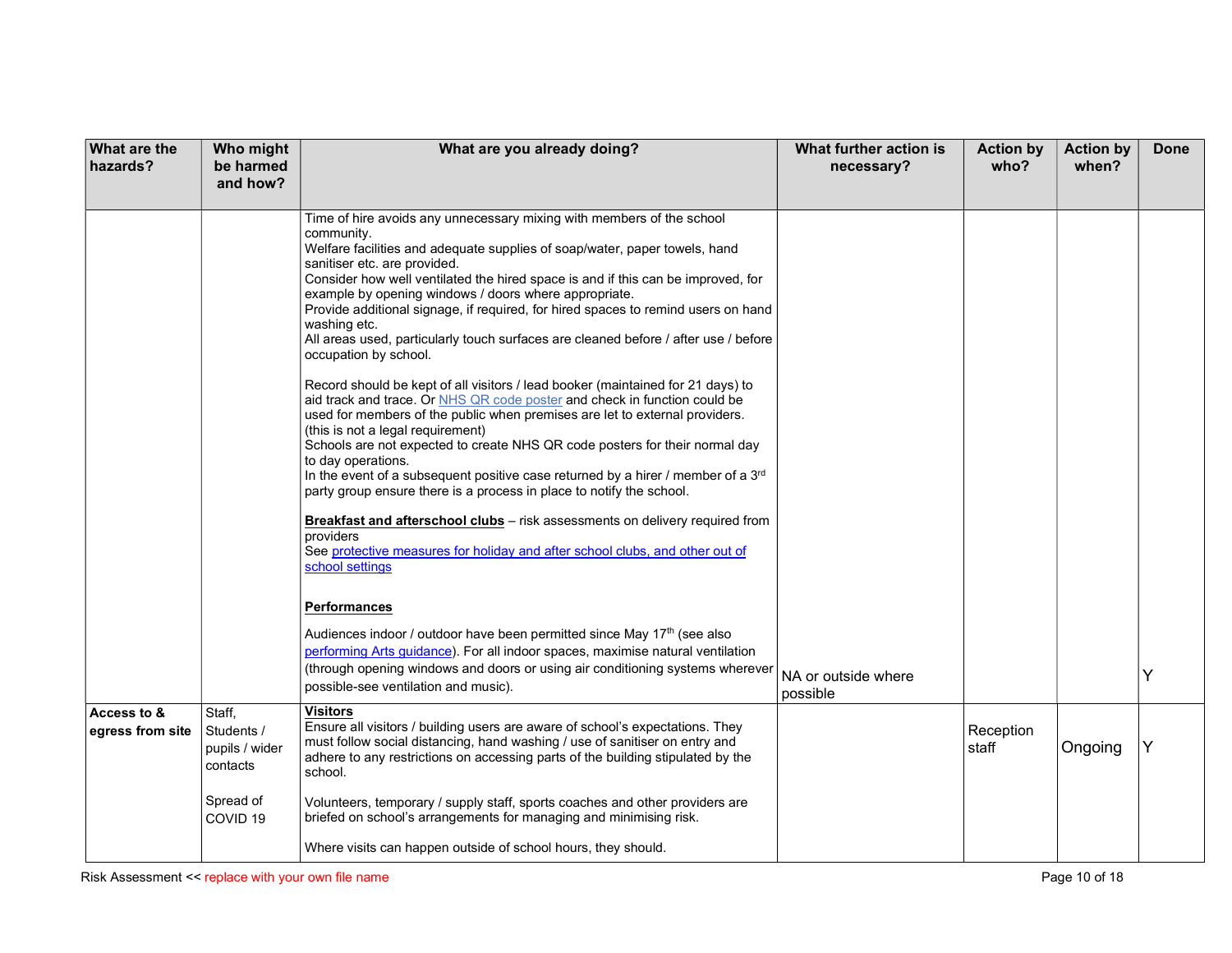| <b>What are the</b><br>hazards? | Who might<br>be harmed<br>and how? | What are you already doing?                                                                                                                                                                                                                                                                                                                                                                                                                                         | What further action is<br>necessary?                                                        | <b>Action by</b><br>who? | <b>Action by</b><br>when? | <b>Done</b> |
|---------------------------------|------------------------------------|---------------------------------------------------------------------------------------------------------------------------------------------------------------------------------------------------------------------------------------------------------------------------------------------------------------------------------------------------------------------------------------------------------------------------------------------------------------------|---------------------------------------------------------------------------------------------|--------------------------|---------------------------|-------------|
|                                 |                                    | No longer a requirement to collect contact details but this will support NHS Test<br>and Trace. Check in by providing an NHS QR code poster, or alternate method<br>for recording and securely storing names and contact details.                                                                                                                                                                                                                                   |                                                                                             |                          | Ongoing                   |             |
|                                 |                                    | Signage in reception regarding good hygiene.<br>Use of Perspex screens for open receptions.                                                                                                                                                                                                                                                                                                                                                                         |                                                                                             |                          |                           |             |
| Curriculum<br>activities        |                                    | PE / school sport<br>No restrictions on how many people can take part in sport indoors / outdoors.<br>No set restrictions on activities - continue to follow relevant National Governing<br>Bodies guidance.<br>Since 29 <sup>th</sup> March outdoor fixtures against other schools have been permissable<br>(in line with restrictions on grassroots sport).<br>Since 12 <sup>th</sup> April indoor competition between different schools has been<br>permissible. | Groups limited to<br>timetabled sessions and<br>therefore lower and in<br>range of 8-16 max | PE staff                 | Ongoing                   | Y           |
|                                 |                                    | See guidance on grassroot sports for public and sport providers, safe provision<br>and facilities, and guidance from Sport England<br>See advice and FAQ's from Association for Physical Education, AfPE have also<br>published a model risk assessment for PE. https://www.afpe.org.uk/physical-<br>education/coronavirus-guidance-support/                                                                                                                        |                                                                                             |                          |                           |             |
|                                 |                                    | Science / DT<br>For secondary science and DT see also CLEAPPS advice (GL343<br>& GL 344) for suggested considerations in undertaking practical work.<br><b>CLEAPSS Home page</b><br><b>Music Singing and wind / brass instruments</b>                                                                                                                                                                                                                               |                                                                                             |                          |                           |             |
|                                 |                                    | No limits on the number of people who can sing indoors or outdoors. However<br>there is Increased risk of aerosol transmission with volume and larger numbers<br>of individuals within a confined space.                                                                                                                                                                                                                                                            |                                                                                             | Peripatetic<br>staff     |                           |             |
|                                 |                                    | Where using indoor spaces ensure good ventilation through the use of<br>mechanical systems and/or opening windows and doors.<br>Use larger rooms with high ceilings (school Hall) for larger groups.<br>Encouraging the use of outside space where practical                                                                                                                                                                                                        |                                                                                             |                          |                           |             |
|                                 |                                    | Additional guidance and supplementary risk assessment on music lessons in<br>school has been produced by Herts Music service.<br>https://www.hertsmusicservice.org.uk/schools-area/covid-guidance-for-schools-<br>herts-music-service.aspx                                                                                                                                                                                                                          |                                                                                             |                          |                           |             |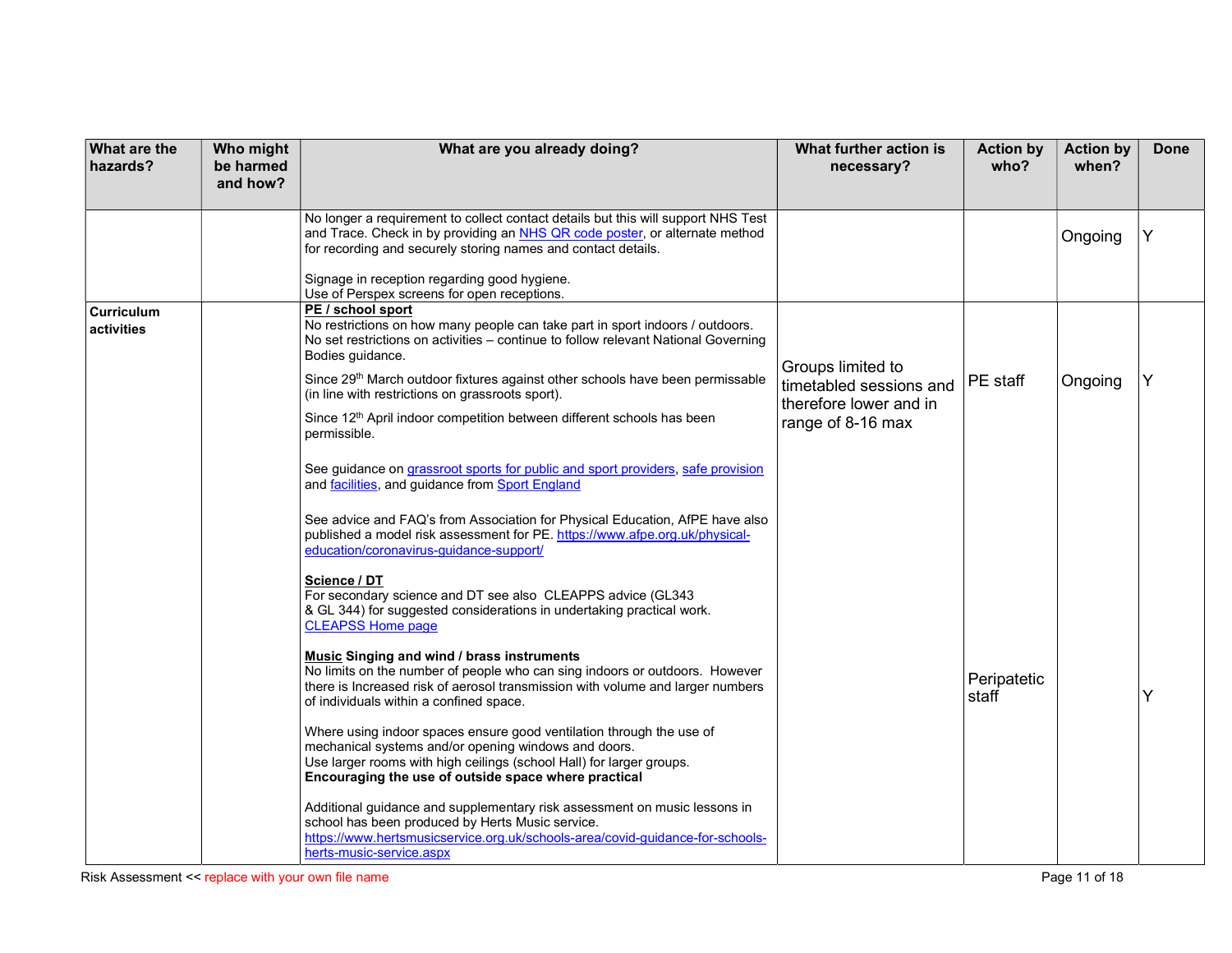| <b>What are the</b><br>hazards? | Who might<br>be harmed<br>and how?           | What are you already doing?                                                                                                                                                                                                                                                                                                                                   | What further action is<br>necessary?                                                                            | <b>Action by</b><br>who? | <b>Action by</b><br>when? | <b>Done</b> |
|---------------------------------|----------------------------------------------|---------------------------------------------------------------------------------------------------------------------------------------------------------------------------------------------------------------------------------------------------------------------------------------------------------------------------------------------------------------|-----------------------------------------------------------------------------------------------------------------|--------------------------|---------------------------|-------------|
|                                 |                                              | <b>Offsite visits</b><br>Offsite visits (day visits) able to be run since 12 <sup>th</sup> April in line with the<br>Government's roadmap.<br>Domestic residential visits able to take place since 17th May<br>International visits able to commence from start of Autumn term.<br>Off site visits risk assessment to be undertaken and include IPC measures. | Limit and grow these<br>accordingly but review<br>and withdraw if need be                                       | <b>SLT Staff</b>         | Ongoing                   | Y           |
| Canteen use /<br>lunchtimes     | Staff,<br>Students /<br>pupils / wider       | Reinforce handwashing prior to eating food.<br>Hand sanitiser should be available at the entrance of any room where people<br>eat and should be used by all persons when entering and leaving the area.                                                                                                                                                       | Travel list (and broader<br>international travel policy) is<br>subject to change,<br>contingency plans required | All staff                | Ongoing                   | Y           |
|                                 | contacts<br>Spread of<br>COVID <sub>19</sub> | <b>Canteen use</b><br>Food operators continue to follow Food Standard Agency's (FSA) guidance on<br>good hygiene practices in food preparation and their Hazard Analysis and<br>Critical Control Point (HACCP) processes.                                                                                                                                     |                                                                                                                 | Kitchen<br>staff         | Ongoing                   | Y           |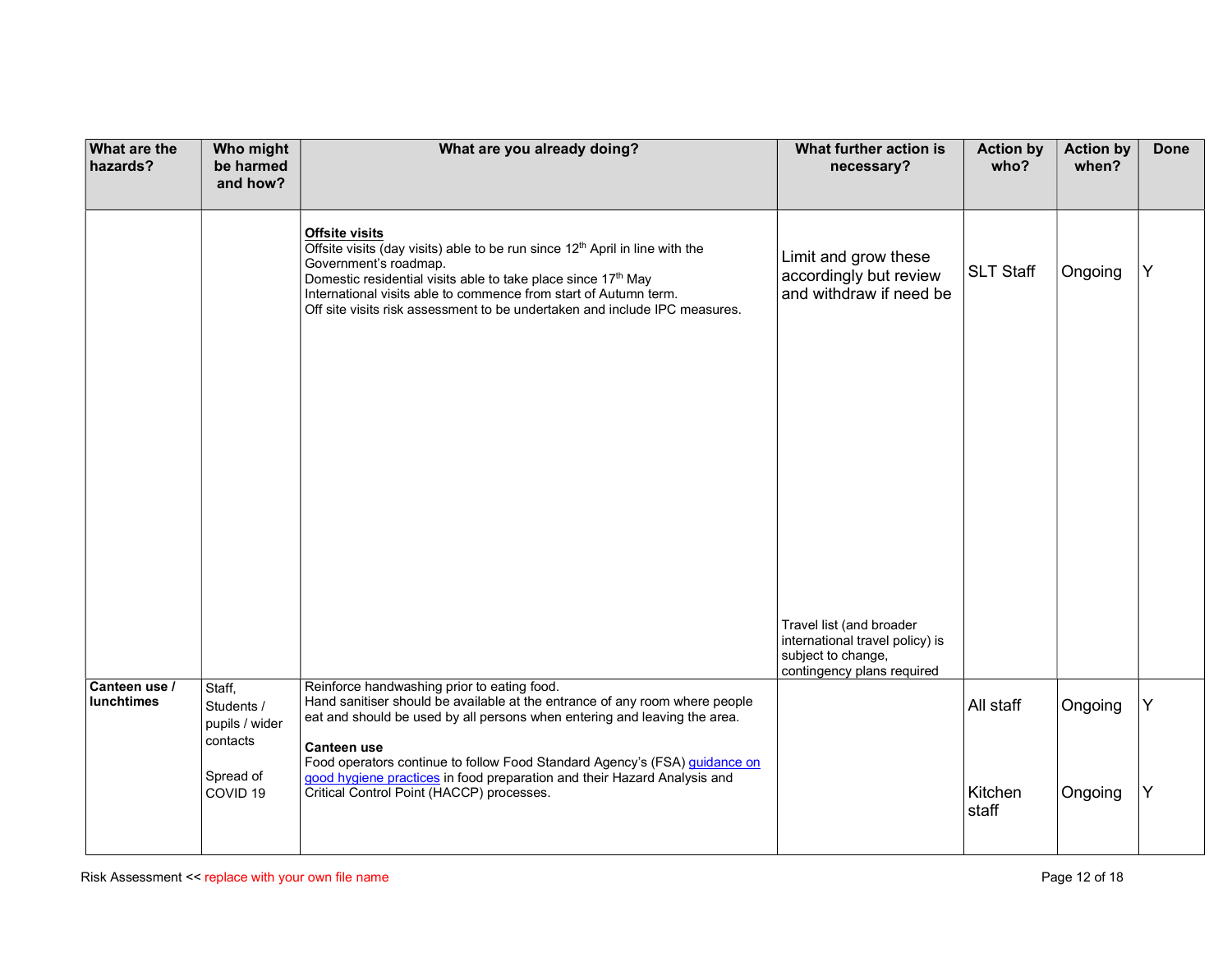| What are the<br>hazards?        | Who might<br>be harmed<br>and how?                                                                      | What are you already doing?                                                                                                                                                                                                                                                                                                                                                                                                                                                                                                                                                                                                                                                   | What further action is<br>necessary?                                                                                                                                                                                                                            | <b>Action by</b><br>who? | <b>Action by</b><br>when? | <b>Done</b> |
|---------------------------------|---------------------------------------------------------------------------------------------------------|-------------------------------------------------------------------------------------------------------------------------------------------------------------------------------------------------------------------------------------------------------------------------------------------------------------------------------------------------------------------------------------------------------------------------------------------------------------------------------------------------------------------------------------------------------------------------------------------------------------------------------------------------------------------------------|-----------------------------------------------------------------------------------------------------------------------------------------------------------------------------------------------------------------------------------------------------------------|--------------------------|---------------------------|-------------|
|                                 |                                                                                                         | Payments should be taken by contactless methods wherever possible. (Risks<br>from fingerprint contact payment considered low if handwashing / sanitizing is<br>enforced).                                                                                                                                                                                                                                                                                                                                                                                                                                                                                                     |                                                                                                                                                                                                                                                                 |                          |                           |             |
| Minibus use                     | Staff,<br>Students /<br>pupils / wider<br>contacts<br>Spread of<br>COVID <sub>19</sub>                  | Vehicle contact points (handles, keys, display and controls etc.) to be cleaned<br>regularly (sanitiser / disinfectant wipes to be available on the vehicle).<br>Use hand sanitizer on entering / leaving vehicle.<br>Switch ventilation systems on and set to draw fresh air in, not recirculate air<br>to improve ventilation.<br>Windows to be open for ventilation (open partially if cold).                                                                                                                                                                                                                                                                              |                                                                                                                                                                                                                                                                 |                          | Ongoing                   | Y           |
| School<br><b>Swimming pools</b> | Staff,<br>Students /<br>pupils / wider<br>contacts<br>Spread of<br>COVID <sub>19</sub>                  | Review swimming pool risk assessment and operating procedures.<br>https://thegrid.org.uk/health-and-safety-offsite-visits-premises/health-and-<br>safety/health-and-safety-topics/swimming<br>The Government has removed the capacity limits, bather load can return to pre<br>Covid capacity levels.<br>Follow PWTAG and Swim England advice on reopening school pools.<br><b>PWTAG advice</b><br>Reopening a pool after COVID-19 shutdown<br>Operation after COVID-19 shutdown<br>Areas used to be cleaned after use / before occupation by school.                                                                                                                         | Swim England has published<br>detailed guidance for the safe<br>use of swimming pools, club<br>activity and swimming lessons<br>must adhere to this Returning<br>to the Pool guidance. These<br>will be replaced after July 19th<br>with a best practice guide. | BO with VO Ongoing       |                           | Y           |
| <b>Contractors</b>              | Contractors,<br>Staff,<br>Students /<br>pupils / wider<br>contacts,<br>Spread of<br>COVID <sub>19</sub> | School and any on site contractors (Catering, cleaning, FM provider etc.) to co-<br>operate and share risk assessments.<br>All contractors will read and comply with signs in reception regarding good<br>hygiene.<br>Staff and contractors are to maintain respectful distance between themselves<br>and others (1M+ where practical).<br>All contractors are to wash their hands or use alcohol-based hand sanitiser upon<br>entering the site.<br>Agree approach to scheduled / ongoing building works.<br>Where works can be conducted outside of the school day they should be.<br>School to seek confirmation of the contractors method statement / risk<br>assessment. |                                                                                                                                                                                                                                                                 | Site<br>Manager          | Ongoing                   |             |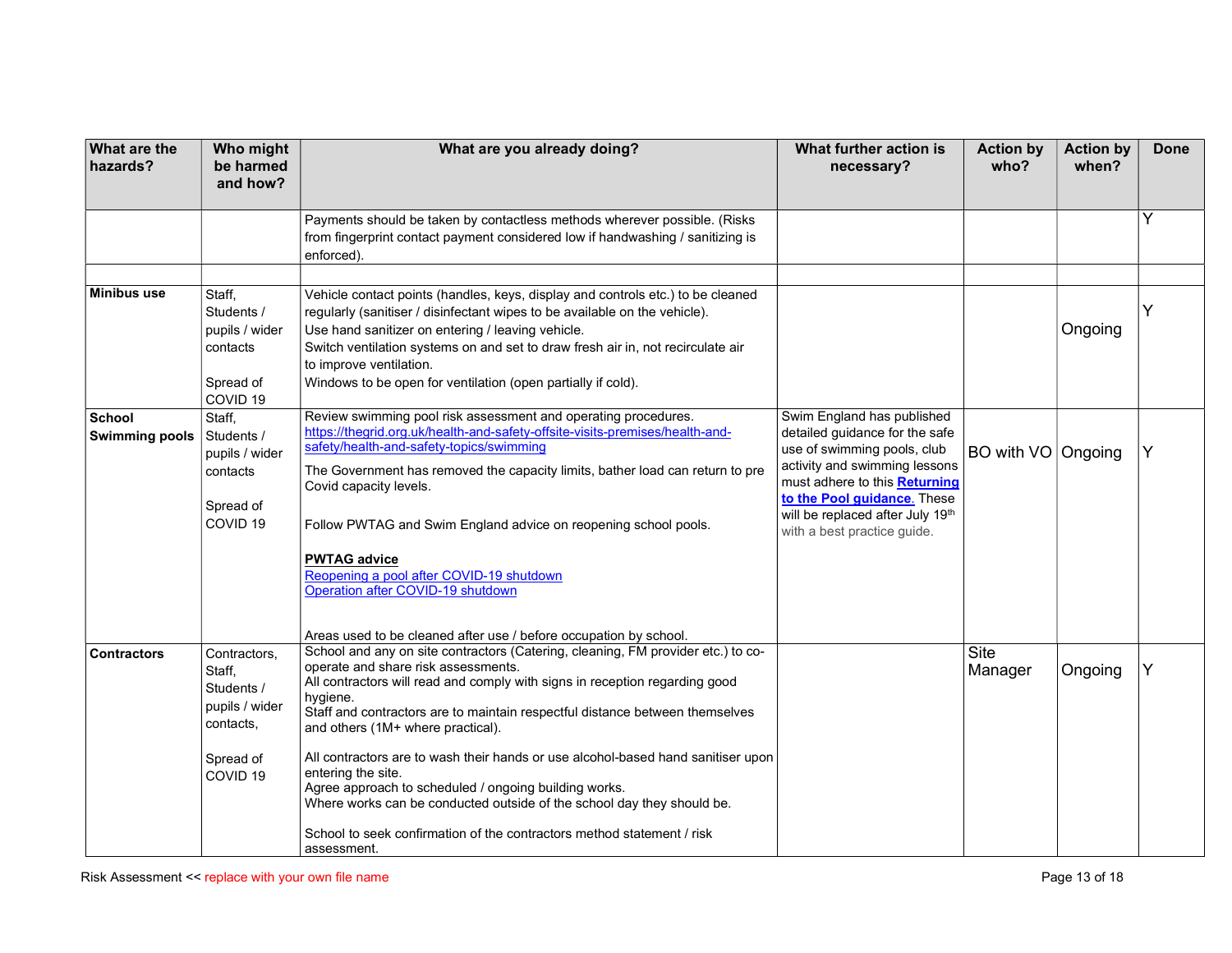| <b>What are the</b><br>hazards?      | Who might<br>be harmed                                                                   | What are you already doing?                                                                                                                                                                                                                                                                                                                                                                                                                                                                                                                                                                                                                                                                                                                                                                                                                                                                                                                                                                                                                                                                                                                                                                                                                                                                               | What further action is<br>necessary?                                                             | <b>Action by</b><br>who? | <b>Action by</b><br>when? | <b>Done</b> |
|--------------------------------------|------------------------------------------------------------------------------------------|-----------------------------------------------------------------------------------------------------------------------------------------------------------------------------------------------------------------------------------------------------------------------------------------------------------------------------------------------------------------------------------------------------------------------------------------------------------------------------------------------------------------------------------------------------------------------------------------------------------------------------------------------------------------------------------------------------------------------------------------------------------------------------------------------------------------------------------------------------------------------------------------------------------------------------------------------------------------------------------------------------------------------------------------------------------------------------------------------------------------------------------------------------------------------------------------------------------------------------------------------------------------------------------------------------------|--------------------------------------------------------------------------------------------------|--------------------------|---------------------------|-------------|
| Provision of first Staff,<br>aid     | and how?<br>Students /<br>pupils / wider<br>contacts<br>Spread of<br>COVID <sub>19</sub> | Where reasonable physical contact should be kept to a minimum e.g. pupils<br>apply cold pack, wipe, plaster where able to do so.<br>Wash hands before / after treatment.<br>Those administering first aid should wear PPE appropriate to the circumstances.<br>Where the injury was significant and thus required close care for an extended<br>period then it would be reasonable to provide PPE.<br>All PPE should be worn properly, and removed with care. Wash hands<br>immediately and thoroughly before and after removing PPE.<br>See also 'provision of personal care' and 'Suspected case whilst working<br>on site'.<br>First aiders to be aware of advice on CPR from The Resuscitation Council<br>Resuscitation Council UK Statement on COVID-19 in relation to CPR and                                                                                                                                                                                                                                                                                                                                                                                                                                                                                                                       |                                                                                                  |                          | Ongoing                   | Y           |
| <b>Provision of</b><br>personal care | Staff,<br>Students /<br>pupils / wider<br>contacts<br>Spread of<br>COVID <sub>19</sub>   | resuscitation in first aid and community settings   Resuscitation Council UK<br>Additional PPE in place if required e.g. for intimate care, to be risk assessed and<br>to be based on nature of task and level of contact (e.g. disposable apron,<br>gloves, fluid resistant surgical mask (type IIR) and if there is a risk of splashing<br>to the eyes e.g. coughing, spitting, vomiting then eye protection (e.g. face shield<br>/ visor) should be worn.) Face visors or shields should not be worn as an<br>alternative to face coverings. Ensure any reusable PPE such as face visors are<br>cleaned after use.<br>Where a child falls ill with Coronavirus symptoms whilst on site (new continuous<br>cough, high temperature cough or a loss of, or change, in your normal sense of<br>taste or smell.) then school staff supervising the child while they await collection<br>should wear PPE (a fluid resistant surgical mask) if close contact is required.<br>If direct care (such as for a very young child or a child with complex needs) is<br>required then staff giving care to wear a fluid resistant surgical mask, disposable<br>apron and gloves.<br>All PPE should be worn properly, and removed with care. Wash hands<br>immediately and thoroughly before and after removing PPE. | NA in secondary but<br>may apply in primary.<br>Staff to be made aware<br>of extra PPE if needed | <b>Site</b><br>Manager   | Ongoing                   | Y           |
| <b>Premises safety</b>               | Staff,<br>Students /<br>pupils                                                           | Ensure all 'normal' tasks / compliance checks are being carried out/planned<br>such as fire alarm testing, legionella controls, servicing of equipment, PAT<br>testing etc.<br>Ensure all key services are operational<br>Legionella<br>Any new 'seldomly' used water outlets to be flushed weekly.                                                                                                                                                                                                                                                                                                                                                                                                                                                                                                                                                                                                                                                                                                                                                                                                                                                                                                                                                                                                       |                                                                                                  | Site<br>Manager          | Ongoing                   | Y           |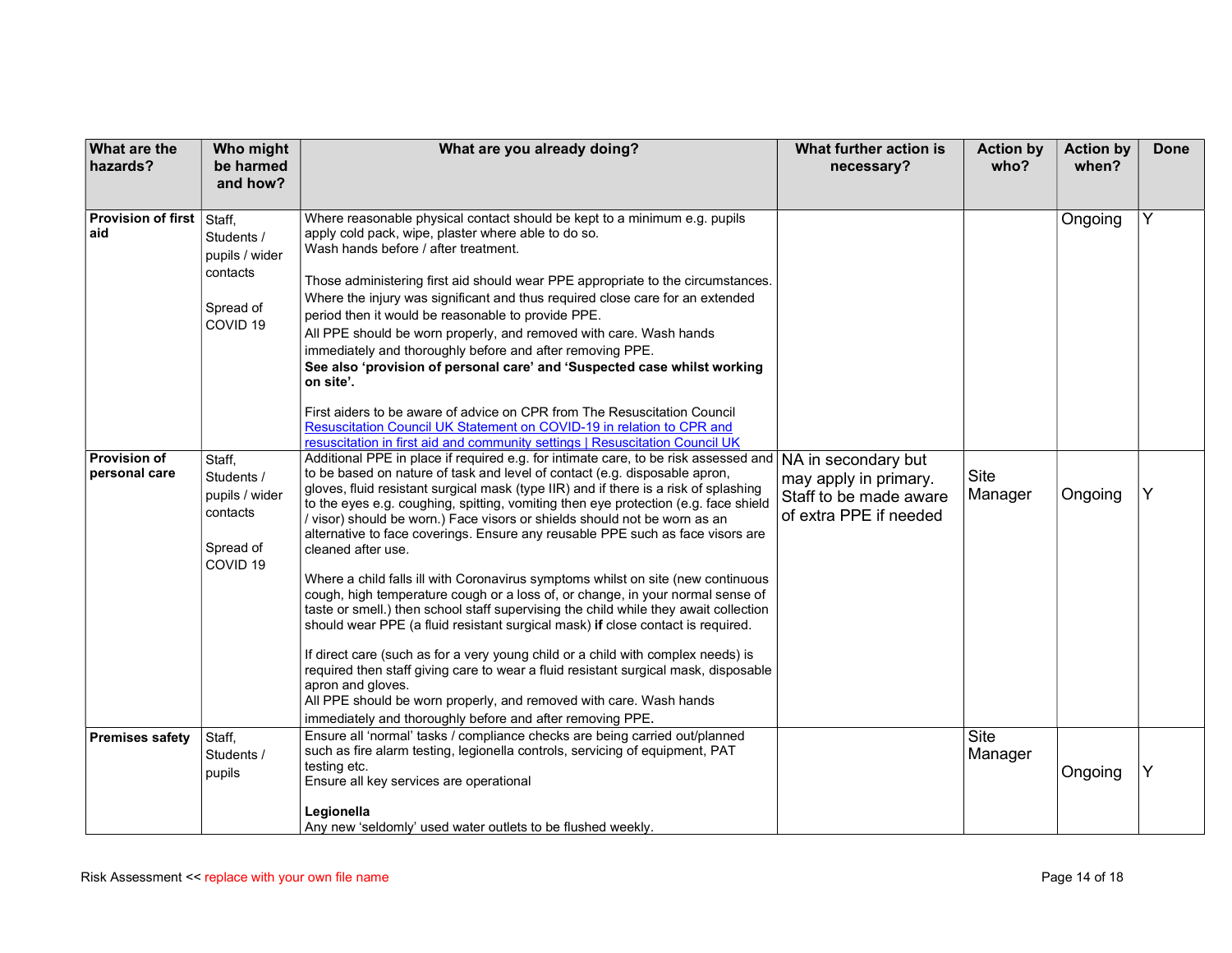| <b>What are the</b><br>hazards?                     | Who might<br>be harmed<br>and how?                                 | What are you already doing?                                                                                                                                                                                                                                                                                   | What further action is<br>necessary?                                                                                                                                                                                                   | <b>Action by</b><br>who? | <b>Action by</b><br>when?  | <b>Done</b> |
|-----------------------------------------------------|--------------------------------------------------------------------|---------------------------------------------------------------------------------------------------------------------------------------------------------------------------------------------------------------------------------------------------------------------------------------------------------------|----------------------------------------------------------------------------------------------------------------------------------------------------------------------------------------------------------------------------------------|--------------------------|----------------------------|-------------|
|                                                     | Wider<br>safeguarding /<br>safety risks                            | Post any lockdown / in the event of closure of any part of the building i.e. where<br>weekly flushing of outlets has not taken place then chlorination / flushing of<br>whole system should take place.<br>Ensure key fire doors are not being compromised / wedged open (those                               |                                                                                                                                                                                                                                        |                          |                            |             |
| Lack of<br>awareness of<br>PHE / school<br>controls | Staff,<br>Students /<br>pupils / wider<br>contacts                 | protected stairwells, cross corridor, on single directional routes etc.)<br>All staff consulted on plans and risk assessment.<br>Parents/ carers and pupils informed of measures in place to protect them<br>Posters will be displayed in the reception, welfare areas and in suitable places<br>around site. | Shared in shared<br>drive/BW/email etc                                                                                                                                                                                                 | CEO                      | Ongoing<br>with<br>updates | Y           |
|                                                     | Spread of<br>COVID <sub>19</sub>                                   | Clear briefing for all personnel on site, warning them of the risks posed by the<br>virus as well as the control measures outlined in this assessment and from<br>government guidance.                                                                                                                        |                                                                                                                                                                                                                                        |                          |                            |             |
|                                                     |                                                                    | Volunteers, peripatetic, temporary / supply staff, sports coaches and other<br>providers are briefed on school's arrangements for managing and minimising<br>risk.                                                                                                                                            |                                                                                                                                                                                                                                        |                          |                            |             |
| <b>Staffing levels</b>                              | Staff,<br>Students /<br>pupils<br>Spread of<br>COVID <sub>19</sub> | Dynamic decisions on staffing levels made dependent on numbers / needs of<br>pupils present in school.<br>Reviewed to ensure adequate number of staff in attendance to maintain an<br>appropriate ratio with pupils and ensure key competencies (first aid etc<br>maintained)                                 | Local operational decisions on<br>partial closure / closure to be<br>made in event of insufficient<br>available staff to supervise<br>pupils. With a move to remote<br>learning in such<br>circumstances for those pupils<br>affected. | Heads/SLT'   Ongoing     |                            |             |
|                                                     | Wider<br>safeguarding /<br>safety risks                            | Options such as supply staff, splitting classes, SLT cover, partial closure may be<br>required in event of staff shortages.                                                                                                                                                                                   |                                                                                                                                                                                                                                        |                          |                            |             |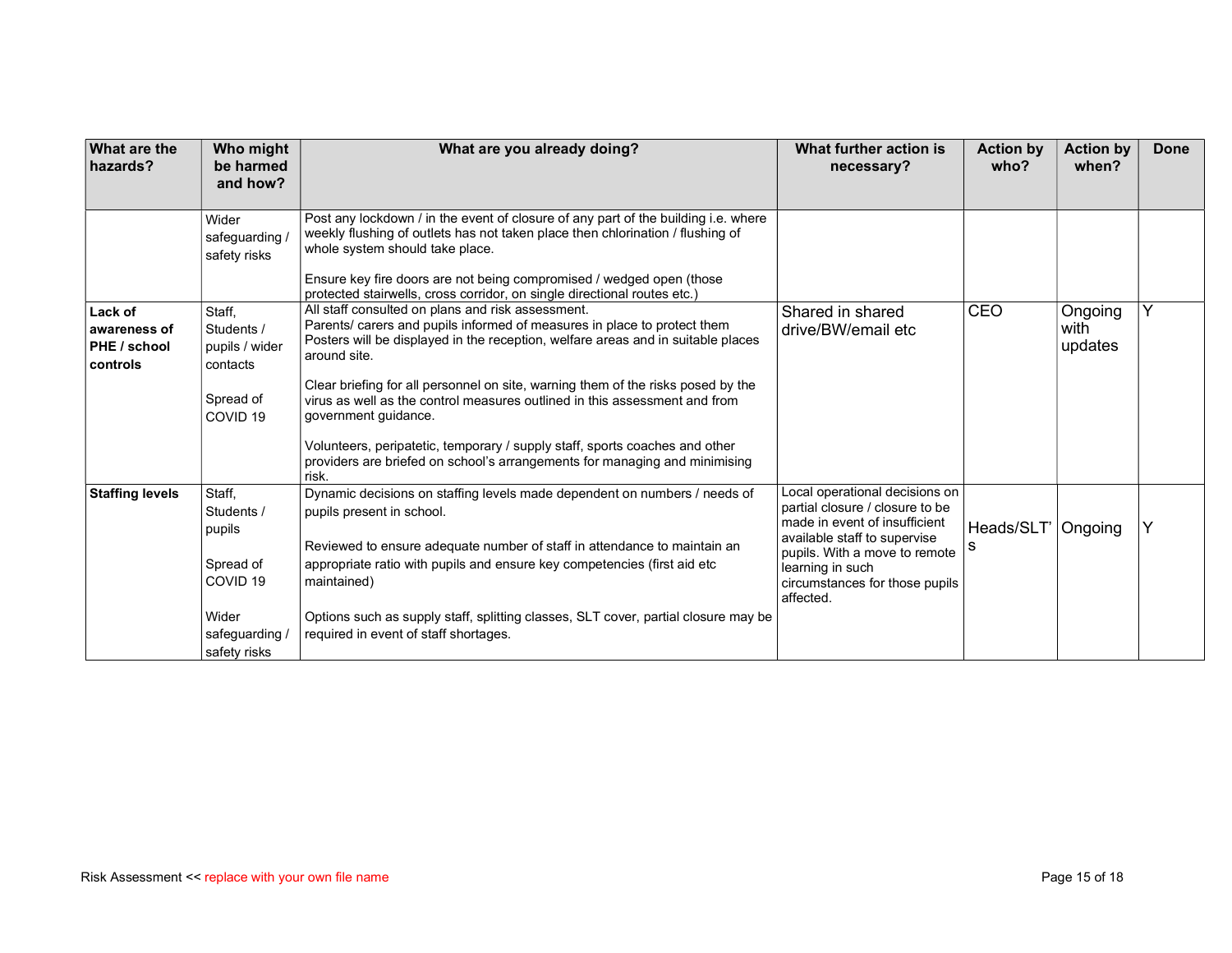### Previous revisions

Rev 1: updated template following issue of Government advice on July 2<sup>nd</sup>

Actions for schools during coronavirus outbreak'

Rev 2: 16/07/20 updates to swimming pool section following confirmation of re-opening from  $25<sup>th</sup>$  July, additional controls added to hire / lettings, some other minor changes;

Rev 3: 13/08/20 updated to take account in changes in national advice regarding face coverings

Rev 4: 01/09/20 updated following updated DfE guidance on full opening (28/8/20), face coverings in education (year 7 and above), testing kits and DfE guidance on extra curricular activity

Rev 5: 09/10/20 updated link to reporting of positive cases, use of NHS COVID-19 app and link to supplementary hire conditions added, updated Association of PE links added, changes from previous version highlighted in yellow.

Rev 6: 04/11/20 updated following revised DfE guidance (22/10/20) and New national restrictions from November 5<sup>th</sup> until 2<sup>nd</sup> December (See also How New National Restrictions to control the spread of coronavirus (COVID-19) impact education, childcare and children's social care settings https://www.gov.uk/guidance/education-and-childcare-settings-newnational-restrictions-from-5-november-2020)

19/11/20 – minor addition only to clarify extracurricular activities / clubs can include activities related to PE, sport, music etc. where this is to enable parents / carers to work etc.

Rev 7: 01/12/20 Applicable from 2<sup>nd</sup> December updated to reflect end of national restrictions and Hertfordshire entering tier 2. Also maximum group size of 15 for singing / playing wind/ brass instruments removed and section on music revised.

14/12/20 minor update to reflect change in self-isolation period for close contacts from 14 days to 10 days with self-isolation period beginning on the day after exposure, a test or the start of symptoms.

Rev 8: 15/12/20 update to reflect the following District / Borough Councils moving into tier 3 very high alert on 12:01am on 16th December: Broxbourne, Hertsmere, Three Rivers, Watford See https://www.gov.uk/guidance/full-list-of-local-restriction-tiers-by-area ;

17/12/20 - minor update to reflect all of Hertfordshire entered tier 3 as from 00:01 Saturday 19th December

Rev 9: 23/12/20 update to reflect Hertfordshire entering tier 4 as from Sunday 20<sup>th</sup> December, CEV staff and students to shield, suspension of hires in line with national guidance, offer of lateral flow testing from 1<sup>st</sup> week in January.

Rev 10: 04/01/21 updated in line with revised national guidance on return in January 2021 and Contingency framework implementation this applies to Schools in Broxbourne, Watford , Three Rivers and Hertsmere https://www.gov.uk/government/publications/coronavirus-covid-19-contingency-framework-for-education-and-childcare-settings changes highlighted in yellow

Rev 11 06/01/21 updated to remove reference to tiered system and announcement on 4<sup>th</sup> January of a national lockdown for all England

08/01/21 minor addition to make clear Schools can where required continue to engage supply and peripatetic teachers during this period.

03/02/21 updated broken AfPE hyperlink, added links to lateral flow testing risk assessment (No changes to the risk assessment required from the updated DfE guidance 'Restricting attendance during the national lockdown schools' (2/2/21))

Risk Assessment << replace with your own file name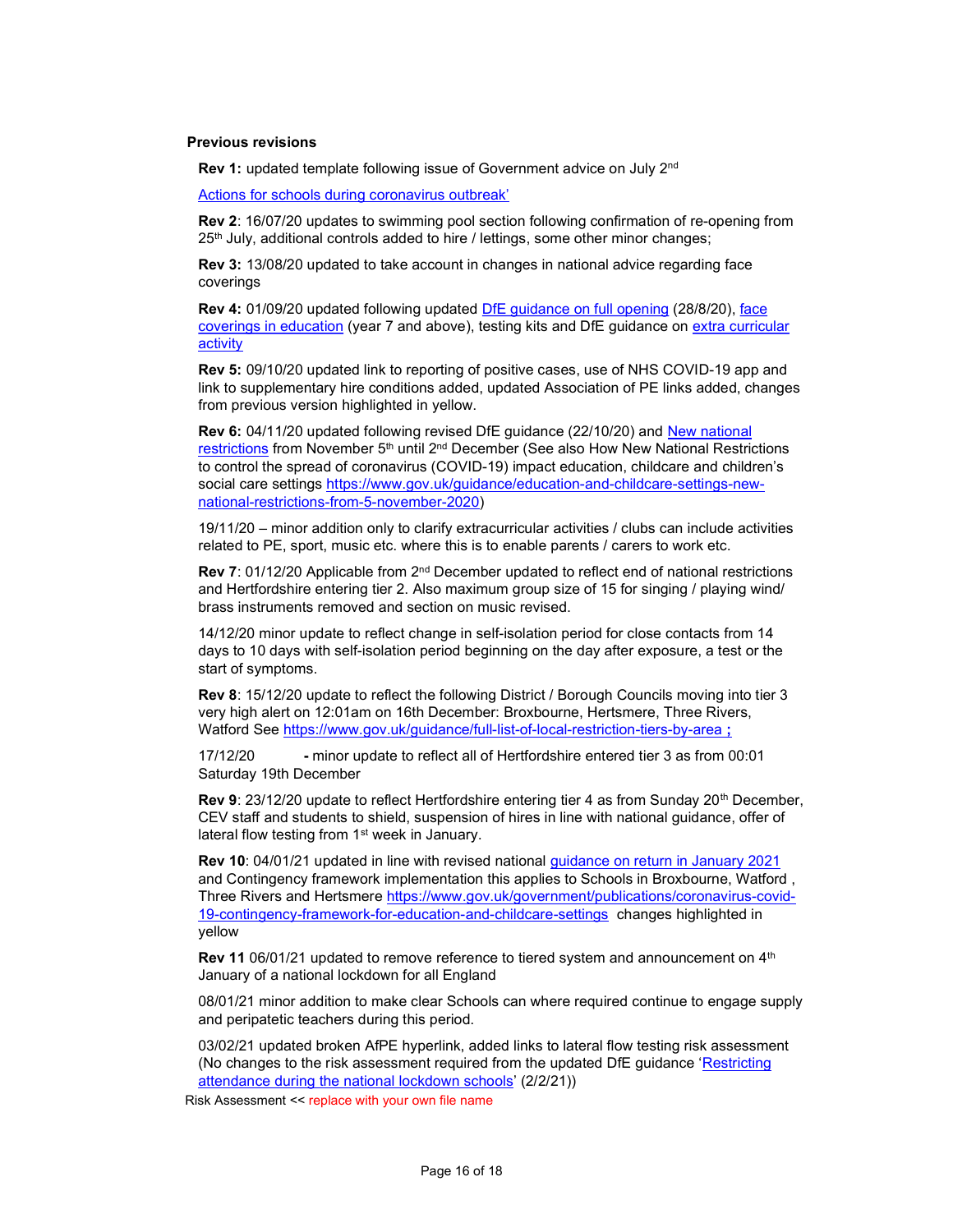**Rev 12** 23/02/1 updated to reflect new DfE guidance applicable from March  $8<sup>th</sup>$ https://www.gov.uk/government/publications/actions-for-schools-during-the-coronavirusoutbreak

Take this opportunity to review and refresh all your now 'normal' measures on site, ensure that any signage and floor markings which may have faded / lost their impact are reinstated and re-communicate the importance for staff and children of social distancing, wearing of face coverings, hand hygiene and maintaining ventilation.

Rev 13 01/04/21 review following updated DfE guidance and pause in shielding for CEV individuals from 31st March

Rev 14 12/05/21 reviewed following revised DfE guidance of May 10<sup>th</sup> to reflect step 3 of roadmap (from May 17th) changes made relate mainly to face coverings, educational visits and wraparound / extra-curricular activity.

## Relevant links

Guidance for educational settings https://www.gov.uk/government/collections/guidance-for-schools-coronavirus-covid-19

Actions for schools COVID operational guidance https://www.gov.uk/government/publications/actions-for-schools-during-the-coronavirusoutbreak/guidance-for-full-opening-schools

Contingency Framework https://www.gov.uk/government/publications/coronavirus-covid-19 contingency-framework-for-education-and-childcare-settings

Protective measures for holiday and after-school clubs

https://www.gov.uk/government/publications/protective-measures-for-holiday-or-after-schoolclubs-and-other-out-of-school-settings-for-children-during-the-coronavirus-covid-19 outbreak#consider-group

Face coverings in Education https://www.gov.uk/government/publications/face-coverings-ineducation

Cleaning after a positive / symptomatic case on site Cleaning of non-healthcare settings https://www.gov.uk/government/publications/covid-19 decontamination-in-non-healthcare-settings

Guidance on infection prevention and control for COVID-19 https://www.gov.uk/government/publications/wuhan-novel-coronavirus-infection-preventionand-control

First aid guidance https://www.gov.uk/government/publications/novel-coronavirus-2019-ncovinterim-guidance-for-first-responders/interim-guidance-for-first-responders-and-others-in-closecontact-with-symptomatic-people-with-potential-2019-ncov

https://www.sja.org.uk/get-advice/first-aid-advice/covid-19-advice-for-first-aiders/

CPR on adults https://www.sja.org.uk/get-advice/first-aid-advice/unresponsive-casualty/how-todo-cpr-on-an-adult/

Theraputic use of Hydrotherapy pools ATACP https://atacp.csp.org.uk/documents/atacprecommendations-safe-aquatic-physiotherapy-practice-relation-covid-19-pandemic-0

Risk Assessment << replace with your own file name